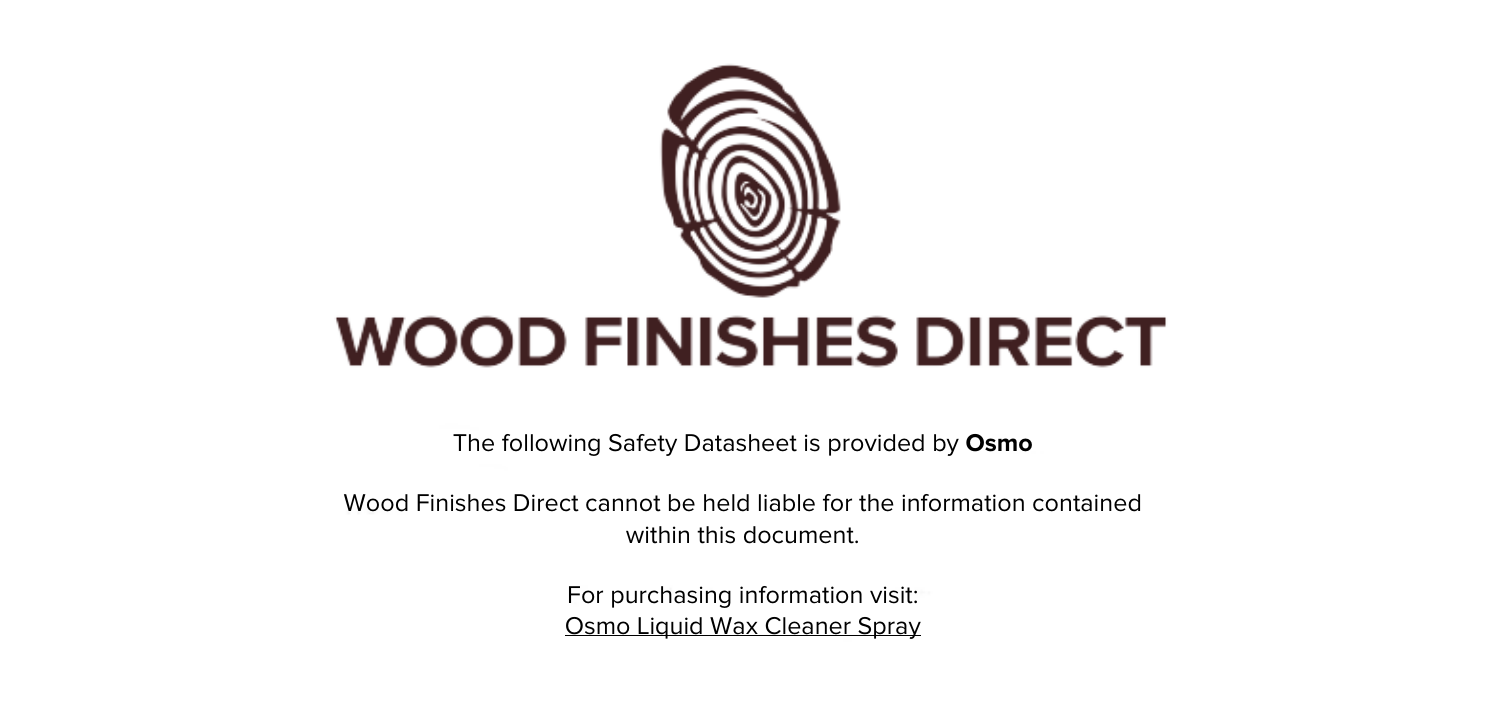Page 1/8



Safety data sheet according to 1907/2006/EC, Article 31

Printing date 03.02.2015

Version number 11

Revision: 03.02.2015

| 1.1 Product identifier                                             |                                                                                                                                                                                                                         |
|--------------------------------------------------------------------|-------------------------------------------------------------------------------------------------------------------------------------------------------------------------------------------------------------------------|
| Trade name:                                                        | 3029 Osmo Liquid Wax Cleaner                                                                                                                                                                                            |
| 1.2 Relevant identified uses of the                                |                                                                                                                                                                                                                         |
| substance or mixture and uses                                      |                                                                                                                                                                                                                         |
| advised against                                                    | No further relevant information available.                                                                                                                                                                              |
|                                                                    |                                                                                                                                                                                                                         |
| Application of the substance / the                                 |                                                                                                                                                                                                                         |
| mixture                                                            | Maintenance product                                                                                                                                                                                                     |
|                                                                    | Cleaning agent/ Cleaner                                                                                                                                                                                                 |
| 1.3 Details of the supplier of the safety data sheet               |                                                                                                                                                                                                                         |
| Manufacturer/Supplier:                                             | Osmo Holz und Color GmbH & Co. KG                                                                                                                                                                                       |
|                                                                    | Affhüppen Esch 12                                                                                                                                                                                                       |
|                                                                    | D-48231 Warendorf                                                                                                                                                                                                       |
| Further information obtainable                                     |                                                                                                                                                                                                                         |
| from:                                                              | Product safety department                                                                                                                                                                                               |
|                                                                    | Phone: +49 (0) 251 / 692 - 188                                                                                                                                                                                          |
|                                                                    | Fax: +49 (0) 251 / 692 - 462                                                                                                                                                                                            |
|                                                                    | e-mail: helmut.starp@osmo.de                                                                                                                                                                                            |
| 1.4 Emergency telephone                                            |                                                                                                                                                                                                                         |
| number:                                                            | emergency phone no. Berlin (24h): +49 (0) 30 / 30686 790 advisory service in German                                                                                                                                     |
|                                                                    |                                                                                                                                                                                                                         |
| <b>SECTION 2: Hazards identification</b>                           | and English                                                                                                                                                                                                             |
| 2.1 Classification of the substance or mixture                     |                                                                                                                                                                                                                         |
| <b>Classification according to</b><br>Regulation (EC) No 1272/2008 | The product is not classified according to the CLP regulation.                                                                                                                                                          |
|                                                                    | Classification according to Directive 67/548/EEC or Directive 1999/45/EC                                                                                                                                                |
| R66:                                                               |                                                                                                                                                                                                                         |
| <b>Classification system:</b>                                      | Repeated exposure may cause skin dryness or cracking.                                                                                                                                                                   |
|                                                                    | company and literature data.                                                                                                                                                                                            |
|                                                                    |                                                                                                                                                                                                                         |
| 2.2 Label elements                                                 |                                                                                                                                                                                                                         |
| Labelling according to Regulation                                  |                                                                                                                                                                                                                         |
| (EC) No 1272/2008                                                  | Void                                                                                                                                                                                                                    |
| <b>Hazard pictograms</b>                                           | Void                                                                                                                                                                                                                    |
| Signal word                                                        | Void                                                                                                                                                                                                                    |
| <b>Hazard statements</b>                                           | Void                                                                                                                                                                                                                    |
| <b>Precautionary statements</b>                                    |                                                                                                                                                                                                                         |
|                                                                    | The classification is according to the latest editions of the EU-lists and extended by<br>Although this product is not subject to identification regulations, we recommend that<br>the safety suggestions are observed. |
|                                                                    | Keep out of reach of children.                                                                                                                                                                                          |
|                                                                    | If medical advice is needed, have product container or label at hand.<br>P271 Use only outdoors or in a well-ventilated area.                                                                                           |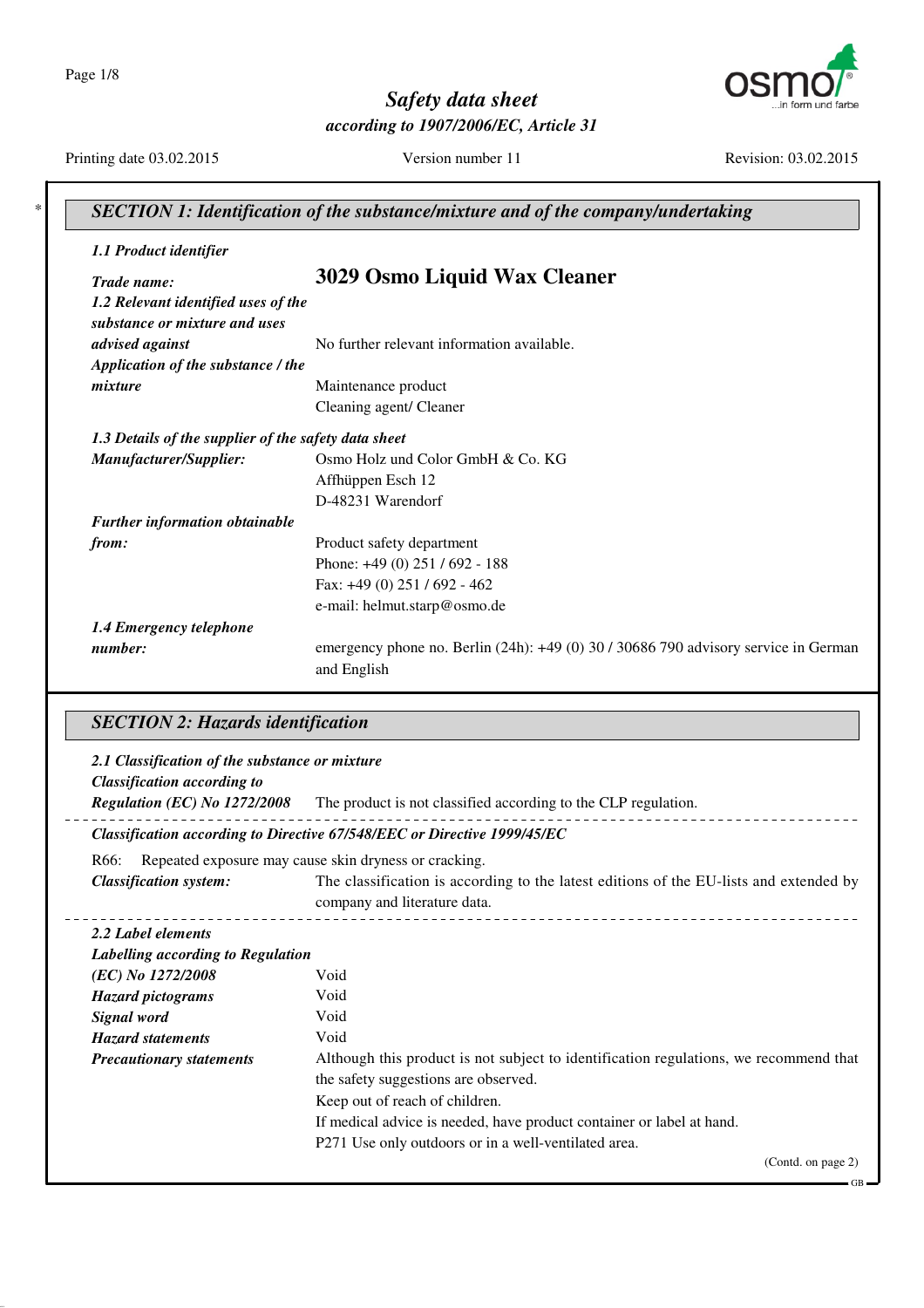$\ast$ 



## Safety data sheet according to 1907/2006/EC, Article 31

Printing date 03.02.2015

Version number 11

Revision: 03.02.2015

|                                           |                                                                    |                                                                                           | (Contd. of page 1) |
|-------------------------------------------|--------------------------------------------------------------------|-------------------------------------------------------------------------------------------|--------------------|
|                                           | P262 Do not get in eyes, on skin, or on clothing.                  |                                                                                           |                    |
|                                           |                                                                    | P501 Dispose of contents/container in accordance with local/regional/national/            |                    |
|                                           | international regulations.                                         |                                                                                           |                    |
| <b>Additional information:</b>            | Observe the general safety regulations when handling chemicals.    |                                                                                           |                    |
|                                           | EUH066 Repeated exposure may cause skin dryness or cracking.       |                                                                                           |                    |
| 2.3 Other hazards                         |                                                                    |                                                                                           |                    |
| <b>Results of PBT and vPvB assessment</b> |                                                                    |                                                                                           |                    |
| <b>PBT:</b>                               | Not applicable.                                                    |                                                                                           |                    |
| $v P v B$ :                               | Not applicable.                                                    |                                                                                           |                    |
|                                           | <b>SECTION 3: Composition/information on ingredients</b>           |                                                                                           |                    |
| 3.2 Mixtures                              |                                                                    |                                                                                           |                    |
| Description:                              | Mixture of substances listed below with nonhazardous additions.    |                                                                                           |                    |
|                                           |                                                                    |                                                                                           |                    |
| <b>Dangerous components:</b>              |                                                                    |                                                                                           |                    |
| CAS: 64742-48-9                           | aliphatic hydrocarbons, C10-C13                                    | $X \overline{R65}$                                                                        | 50-100%            |
| EC number: 918-481-9                      |                                                                    | R <sub>66</sub>                                                                           |                    |
| Index number: 649-327-00-6                |                                                                    | $\bigotimes$ Asp. Tox. 1, H304                                                            |                    |
| Reg.nr.: 01-2119457273-39                 |                                                                    |                                                                                           |                    |
|                                           | Regulation (EC) No 648/2004 on detergents / Labelling for contents |                                                                                           |                    |
| aliphatic hydrocarbons                    |                                                                    |                                                                                           | $\geq 30\%$        |
| <b>Additional information:</b>            | For the wording of the listed risk phrases refer to section 16.    |                                                                                           |                    |
| <b>SECTION 4: First aid measures</b>      |                                                                    |                                                                                           |                    |
|                                           |                                                                    |                                                                                           |                    |
|                                           |                                                                    |                                                                                           |                    |
| 4.1 Description of first aid measures     |                                                                    |                                                                                           |                    |
| <b>General information:</b>               | Take affected persons out into the fresh air.                      |                                                                                           |                    |
|                                           | Immediately remove any clothing soiled by the product.             |                                                                                           |                    |
| After inhalation:                         |                                                                    | Supply fresh air. If required, provide artificial respiration. Keep patient warm. Consult |                    |
|                                           | doctor if symptoms persist.                                        |                                                                                           |                    |
|                                           |                                                                    | In case of unconsciousness place patient stably in side position for transportation.      |                    |
| After skin contact:                       | Immediately wash with water and soap and rinse thoroughly.         |                                                                                           |                    |
| After eye contact:                        |                                                                    | Rinse opened eye for several minutes under running water. Then consult a doctor.          |                    |
| After swallowing:                         | Do not induce vomiting; call for medical help immediately.         | If swallowed, seek medical advice immediately and show this container or label.           |                    |
| 4.2 Most important symptoms and           |                                                                    |                                                                                           |                    |
| effects, both acute and delayed           | No further relevant information available.                         |                                                                                           |                    |
| 4.3 Indication of any immediate           |                                                                    |                                                                                           |                    |
| medical attention and special             |                                                                    |                                                                                           |                    |
| treatment needed                          | No further relevant information available.                         |                                                                                           |                    |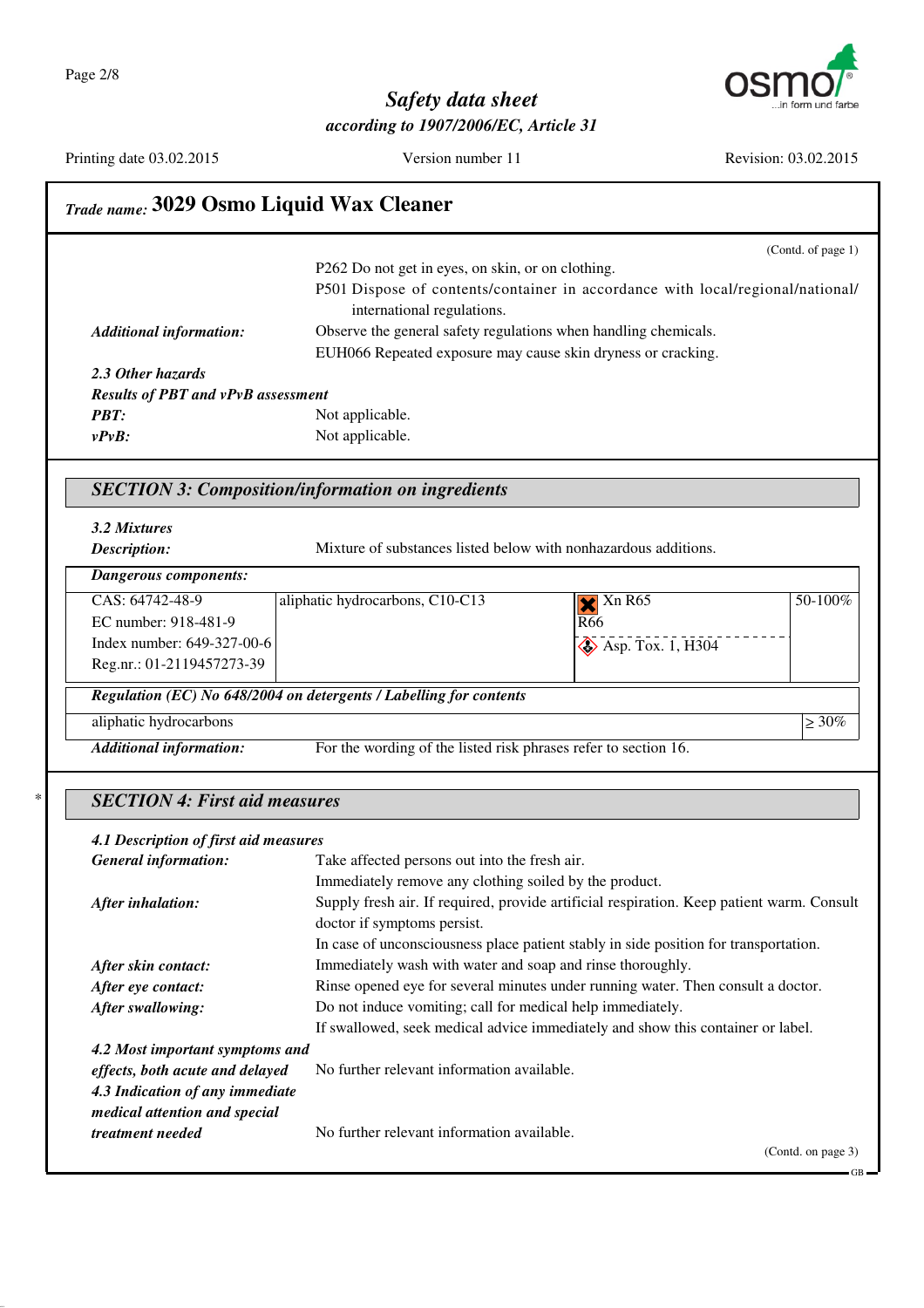

Printing date 03.02.2015

Version number 11

Revision: 03.02.2015

# Trade name: 3029 Osmo Liquid Wax Cleaner

(Contd. of page 2)

# **SECTION 5: Firefighting measures**

| 5.1 Extinguishing media<br>Suitable extinguishing agents: | CO2, powder or water spray. Fight larger fires with water spray or alcohol resistant<br>foam.           |
|-----------------------------------------------------------|---------------------------------------------------------------------------------------------------------|
| For safety reasons unsuitable                             |                                                                                                         |
| extinguishing agents:                                     | Water with full jet                                                                                     |
| 5.2 Special hazards arising from                          |                                                                                                         |
| <i>the substance or mixture</i>                           | Formation of toxic gases is possible during heating or in case of fire.                                 |
| 5.3 Advice for firefighters                               |                                                                                                         |
| Protective equipment:                                     | Mouth respiratory protective device.                                                                    |
| <b>Additional information</b>                             | Dispose of fire debris and contaminated fire fighting water in accordance with official<br>regulations. |
|                                                           | Cool endangered receptacles with water spray.                                                           |

#### **SECTION 6: Accidental release measures**

| 6.1 Personal precautions,<br>protective equipment and |                                                                                         |
|-------------------------------------------------------|-----------------------------------------------------------------------------------------|
| emergency procedures                                  | Ensure adequate ventilation                                                             |
|                                                       | Wear protective equipment. Keep unprotected persons away.                               |
|                                                       | Keep away from ignition sources.                                                        |
| <b>6.2 Environmental precautions:</b>                 | Inform respective authorities in case of seepage into water course or sewage system.    |
|                                                       | Do not allow to enter sewers/ surface or ground water.                                  |
| 6.3 Methods and material for                          |                                                                                         |
| containment and cleaning up:                          | Warm water and cleansing agent                                                          |
|                                                       | Absorb with liquid-binding material (sand, diatomite, acid binders, universal binders). |
| <b>6.4 Reference to other sections</b>                | See Section 13 for disposal information.                                                |

#### **SECTION 7: Handling and storage**

| 7.1 Precautions for safe handling Keep receptacles tightly sealed. |                                            |
|--------------------------------------------------------------------|--------------------------------------------|
|                                                                    | Use only in well ventilated areas.         |
|                                                                    | Keep away from heat and direct sunlight.   |
|                                                                    | Prevent formation of aerosols.             |
| <b>Information about fire - and</b>                                |                                            |
| explosion protection:                                              | Keep ignition sources away - Do not smoke. |
|                                                                    | Protect against electrostatic charges.     |
| 7.2 Conditions for safe storage, including any incompatibilities   |                                            |
| Storage:                                                           |                                            |
| <b>Requirements to be met by</b>                                   |                                            |
| storerooms and receptacles:                                        | Store only in the original receptacle.     |

(Contd. on page 4)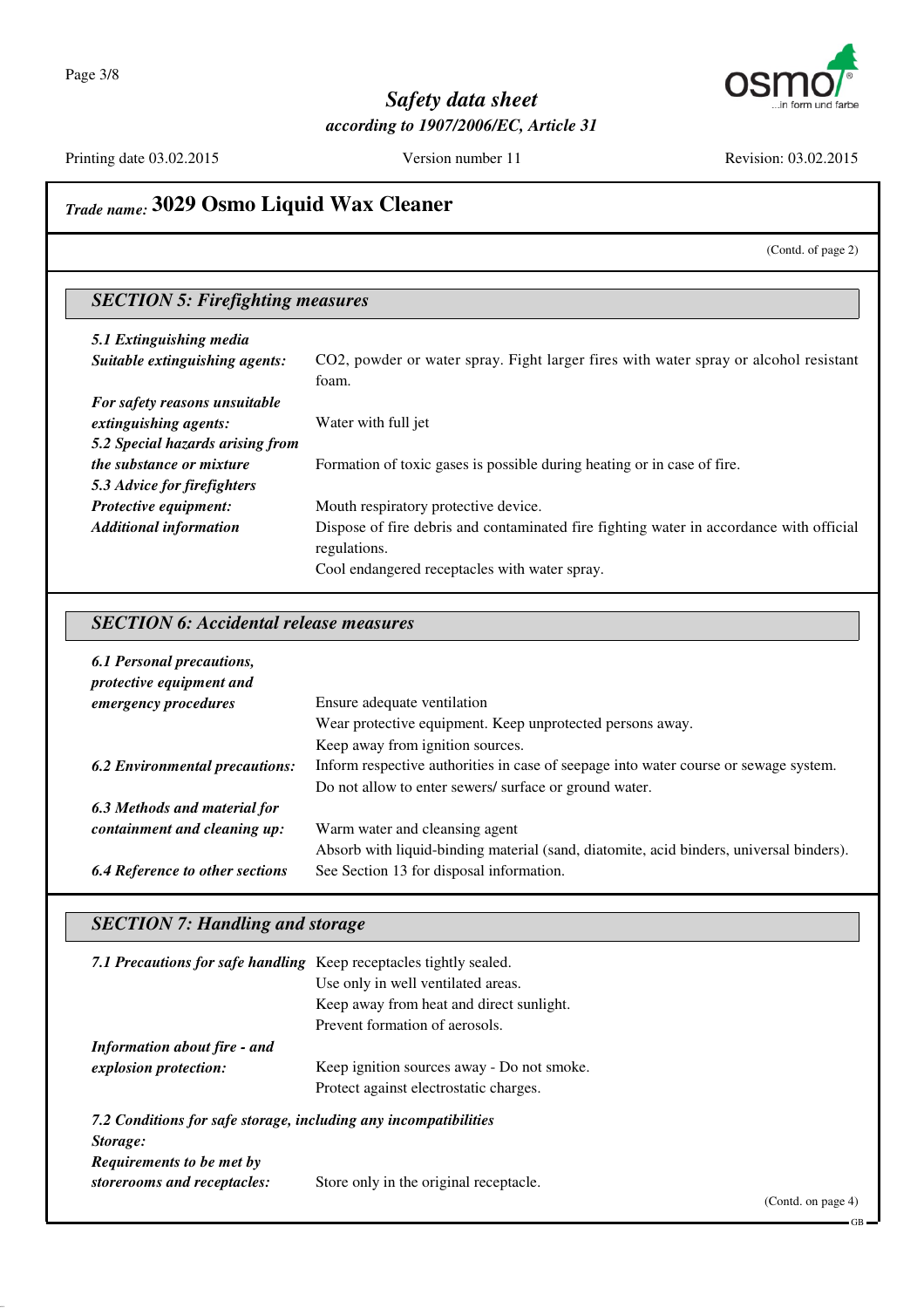

Printing date 03.02.2015

Version number 11

Revision: 03.02.2015

# Trade name: 3029 Osmo Liquid Wax Cleaner

|                                                                                      | (Contd. of page 3)                                                                                                                                         |
|--------------------------------------------------------------------------------------|------------------------------------------------------------------------------------------------------------------------------------------------------------|
|                                                                                      | Store in a cool location.                                                                                                                                  |
| Information about storage in one                                                     |                                                                                                                                                            |
| common storage facility:                                                             | Do not store together with alkalis (caustic solutions).                                                                                                    |
|                                                                                      | Do not store together with oxidising and acidic materials.                                                                                                 |
| <b>Further information about</b>                                                     |                                                                                                                                                            |
| storage conditions:                                                                  | Keep container tightly sealed.                                                                                                                             |
|                                                                                      | Store in cool, dry conditions in well sealed receptacles.                                                                                                  |
| Storage class:                                                                       | 10                                                                                                                                                         |
| 7.3 Specific end $use(s)$                                                            | No further relevant information available.                                                                                                                 |
| <b>SECTION 8: Exposure controls/personal protection</b>                              |                                                                                                                                                            |
| <b>Additional information about</b>                                                  |                                                                                                                                                            |
| design of technical facilities:                                                      | No further data; see item 7.                                                                                                                               |
| 8.1 Control parameters                                                               |                                                                                                                                                            |
|                                                                                      | Ingredients with limit values that require monitoring at the workplace:                                                                                    |
| 64742-48-9 aliphatic hydrocarbons, C10-C13                                           |                                                                                                                                                            |
| TWA $(8 H)$ Long-term value: 1.000 mg/m <sup>3</sup> , 150 ppm ppm<br>Source: UK SIA |                                                                                                                                                            |
| <b>Additional information:</b>                                                       | The lists valid during the making were used as basis.                                                                                                      |
| 8.2 Exposure controls                                                                |                                                                                                                                                            |
| Personal protective equipment:                                                       |                                                                                                                                                            |
| <b>General protective and hygienic</b>                                               |                                                                                                                                                            |
| measures:                                                                            | Do not eat, drink, smoke or sniff while working.                                                                                                           |
|                                                                                      | Do not carry product impregnated cleaning cloths in trouser pockets.                                                                                       |
|                                                                                      | Avoid contact with the eyes and skin.                                                                                                                      |
|                                                                                      | Immediately remove all soiled and contaminated clothing                                                                                                    |
|                                                                                      | Keep away from foodstuffs, beverages and feed.                                                                                                             |
| <b>Respiratory protection:</b>                                                       | Not necessary if room is well-ventilated.                                                                                                                  |
| <b>Protection of hands:</b>                                                          | To avoid skin problems reduce the wearing of gloves to the required minimum.                                                                               |
| <b>Material of gloves</b>                                                            | Nitrile rubber, NBR                                                                                                                                        |
|                                                                                      | Penetration time of glove material The exact break trough time has to be found out by the manufacturer of the protective<br>gloves and has to be observed. |
| For the permanent contact gloves                                                     |                                                                                                                                                            |
| made of the following materials                                                      |                                                                                                                                                            |
| are suitable:                                                                        | Nitrile rubber, NBR                                                                                                                                        |
|                                                                                      | Recommended thickness of the material: $\geq 0.4$ mm                                                                                                       |
|                                                                                      | For the mixture of chemicals mentioned below the penetration time has to be at least                                                                       |
|                                                                                      | 480 minutes (Permeation according to EN 374 Part 3: Level 6).                                                                                              |
| As protection from splashes                                                          |                                                                                                                                                            |
| gloves made of the following                                                         |                                                                                                                                                            |
| materials are suitable:                                                              | Nitrile rubber, NBR                                                                                                                                        |
| Eye protection:                                                                      | Goggles recommended during refilling                                                                                                                       |
|                                                                                      | (Contd. on page 5)                                                                                                                                         |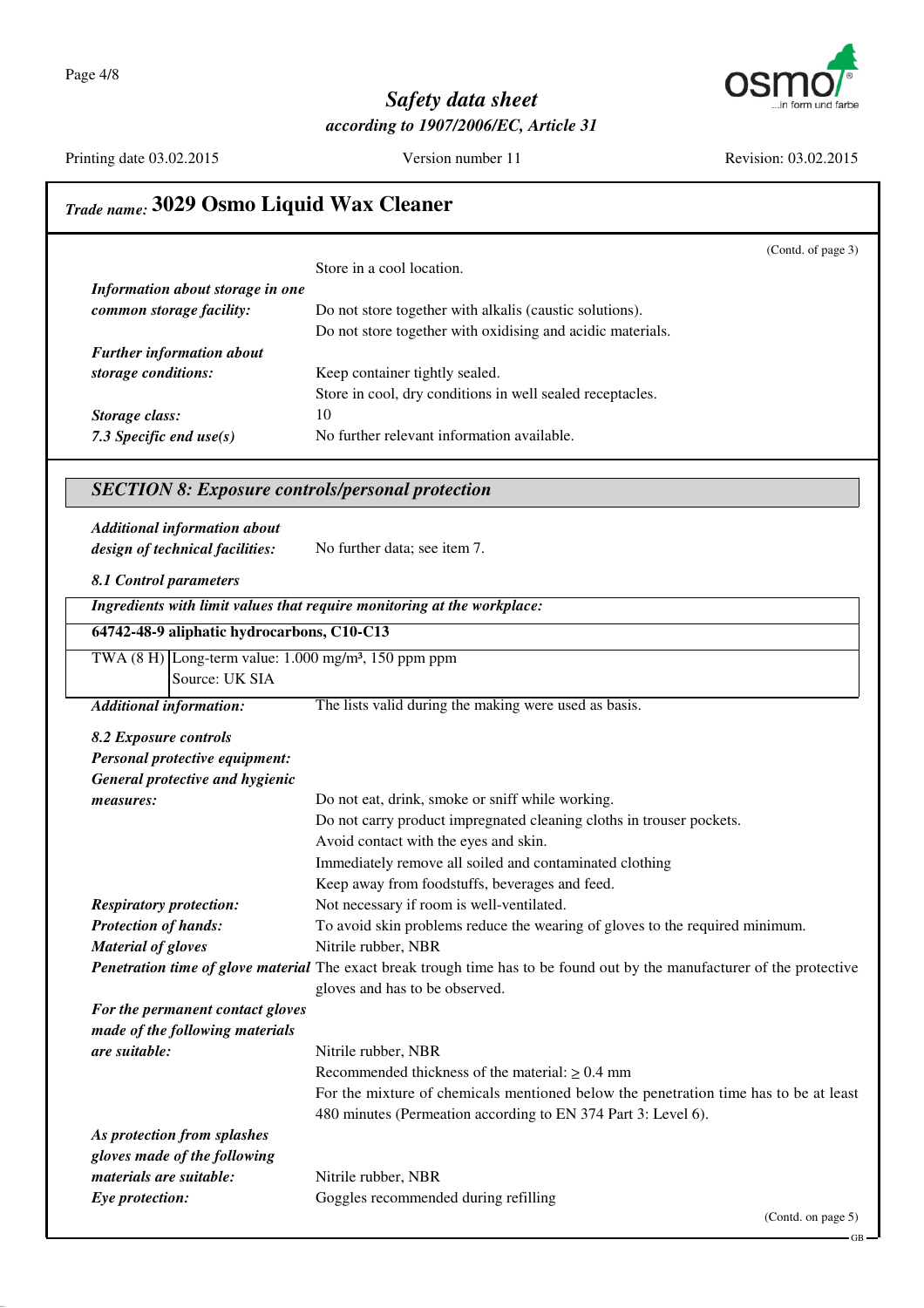$\ast$ 



## Safety data sheet according to 1907/2006/EC, Article 31

Printing date 03.02.2015

Version number 11

Revision: 03.02.2015

| <b>Body protection:</b>                                   | (Contd. of page 4)<br>Protective work clothing                                    |
|-----------------------------------------------------------|-----------------------------------------------------------------------------------|
| <b>SECTION 9: Physical and chemical properties</b>        |                                                                                   |
| 9.1 Information on basic physical and chemical properties |                                                                                   |
| <b>General Information</b>                                |                                                                                   |
| Appearance:                                               |                                                                                   |
| Form:                                                     | Fluid                                                                             |
| Colour:                                                   | Yellowish                                                                         |
| Odour:                                                    | Mild                                                                              |
| Change in condition                                       |                                                                                   |
| <b>Melting point/Melting range:</b>                       | Undetermined.                                                                     |
| <b>Boiling point/Boiling range:</b>                       | 180-210 °C                                                                        |
| <b>Flash point:</b>                                       | ~62 °C (DIN 53213)                                                                |
| <b>Ignition temperature:</b>                              | ~200 $\degree$ C                                                                  |
| <b>Decomposition temperature:</b>                         | Not determined.                                                                   |
| Self-igniting:                                            | Product is not selfigniting.                                                      |
| Danger of explosion:                                      | Product is not explosive. However, formation of explosive air/vapour mixtures are |
|                                                           | possible.                                                                         |
| <b>Explosion limits:</b>                                  |                                                                                   |
| Lower:                                                    | $0.6$ Vol $%$                                                                     |
| <b>Upper:</b>                                             | 7.0 Vol %                                                                         |
| Vapour pressure at 20 $°C$ :                              | $<1$ hPa                                                                          |
| Density at 20 $\degree$ C:                                | 0.77-0.80 g/cm <sup>3</sup> (DIN 51757)                                           |
| <b>Relative density</b>                                   | Not determined.                                                                   |
| <b>Evaporation rate</b>                                   | Not determined.                                                                   |
| Solubility in / Miscibility with                          |                                                                                   |
| water:                                                    | Insoluble.                                                                        |
| Viscosity:                                                |                                                                                   |
| Dynamic at 23 °C:                                         | $~18$ mPas (DIN 53214)                                                            |
| Kinematic at 40 °C:                                       | $> 20$ mm <sup>2</sup> /s                                                         |
| Solvent content:                                          |                                                                                   |
| $VOC$ (EC)                                                | $-90%$                                                                            |
| 9.2 Other information                                     | No further relevant information available.                                        |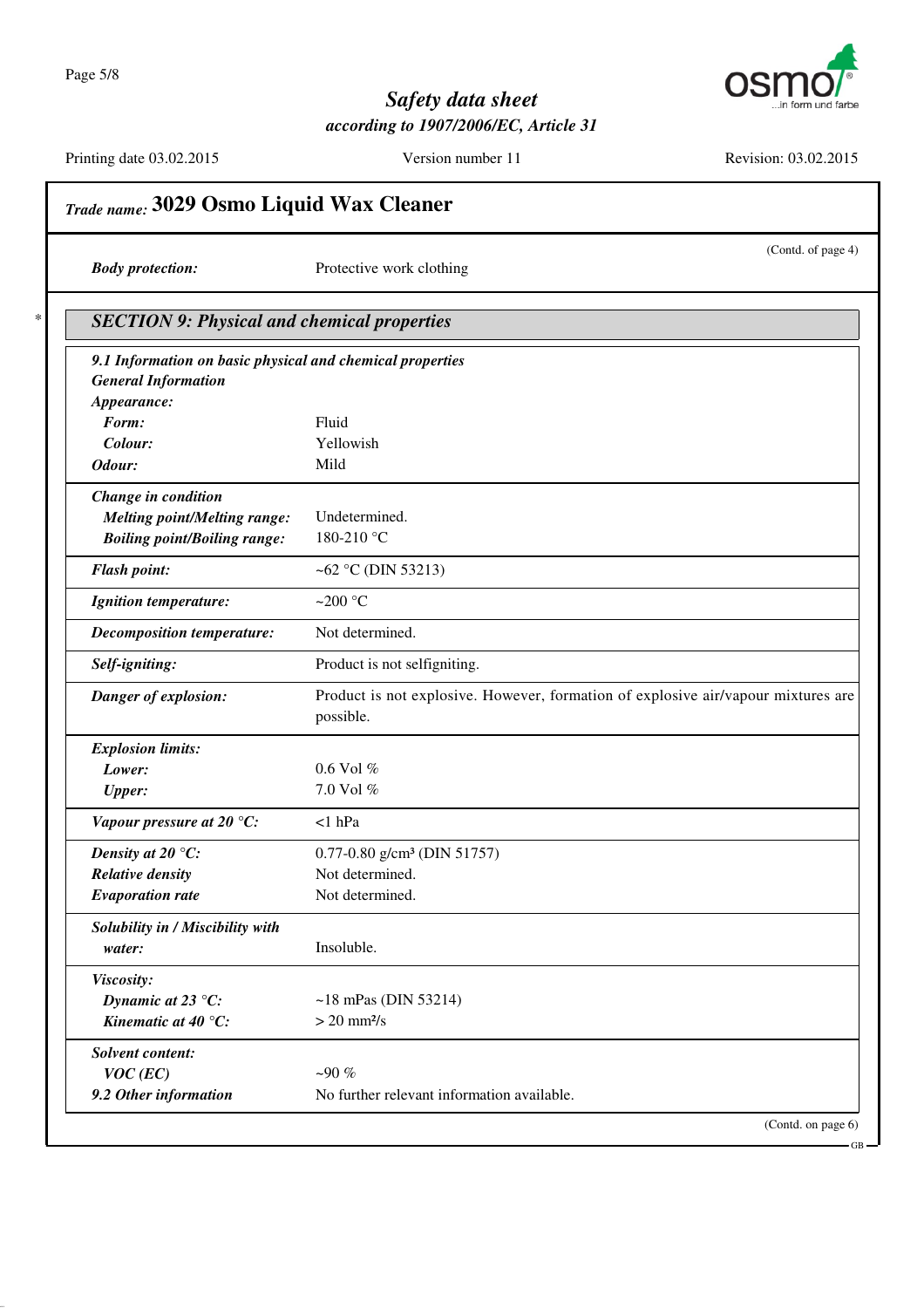

Printing date 03.02.2015

Version number 11

Revision: 03.02.2015

# Trade name: 3029 Osmo Liquid Wax Cleaner

(Contd. of page 5)

 $-GB$ 

#### **SECTION 10: Stability and reactivity**

| 10.1 Reactivity                      |                                                                        |
|--------------------------------------|------------------------------------------------------------------------|
| 10.2 Chemical stability              |                                                                        |
| <b>Thermal decomposition /</b>       |                                                                        |
| conditions to be avoided:            | No decomposition if used according to specifications.                  |
| <b>10.3 Possibility of hazardous</b> |                                                                        |
| reactions                            | No dangerous reactions known.                                          |
| <b>10.4 Conditions to avoid</b>      | No further relevant information available.                             |
| 10.5 Incompatible materials:         | No further relevant information available.                             |
| 10.6 Hazardous decomposition         |                                                                        |
| <i>products:</i>                     | No hazardous decomposition products when stored and handled correctly. |

#### **SECTION 11: Toxicological information**

11.1 Information on toxicological effects Acute toxicity:

|                | LD/LC50 values relevant for classification: |                                                                                     |  |
|----------------|---------------------------------------------|-------------------------------------------------------------------------------------|--|
|                | 64742-48-9 aliphatic hydrocarbons, C10-C13  |                                                                                     |  |
| Oral           | LD50                                        | $>$ 5000 mg/kg (rat) (OECD 401)                                                     |  |
| Dermal         | LD50                                        | $> 5000$ mg/kg (rat) (OECD 402)                                                     |  |
|                |                                             | Inhalative $ LC50/4h 21$ mg/l (rat) (OECD 403)                                      |  |
|                | <b>Primary irritant effect:</b>             |                                                                                     |  |
| on the skin:   |                                             | At long or repeated contact with skin it may cause dermatitis due to the degreasing |  |
|                |                                             | effect of the solvent.                                                              |  |
| on the eye:    |                                             | not tested                                                                          |  |
| Sensitisation: |                                             | No sensitising effects known.                                                       |  |
|                | <b>Additional toxicological</b>             |                                                                                     |  |
| information:   |                                             | When used and handled according to specifications, the product does not have any    |  |
|                |                                             | harmful effects to our experience and the information provided to us.               |  |

#### **SECTION 12: Ecological information**

| 12.1 Toxicity                                |                                    |  |
|----------------------------------------------|------------------------------------|--|
| <b>Aquatic toxicity:</b>                     |                                    |  |
| 64742-48-9 aliphatic hydrocarbons, C10-C13   |                                    |  |
| Biolog. Abbaubarkeit   (-) (leicht abbaubar) |                                    |  |
| EC50/48h                                     | $> 1000$ mg/l (daphnia) (OECD 202) |  |
| EC50/72h                                     | $> 1000$ mg/l (algae) (OECD 201)   |  |
| LC50/96h                                     | $> 1000$ mg/l (fish) (OECD 203)    |  |
|                                              | (Contd. on page 7)                 |  |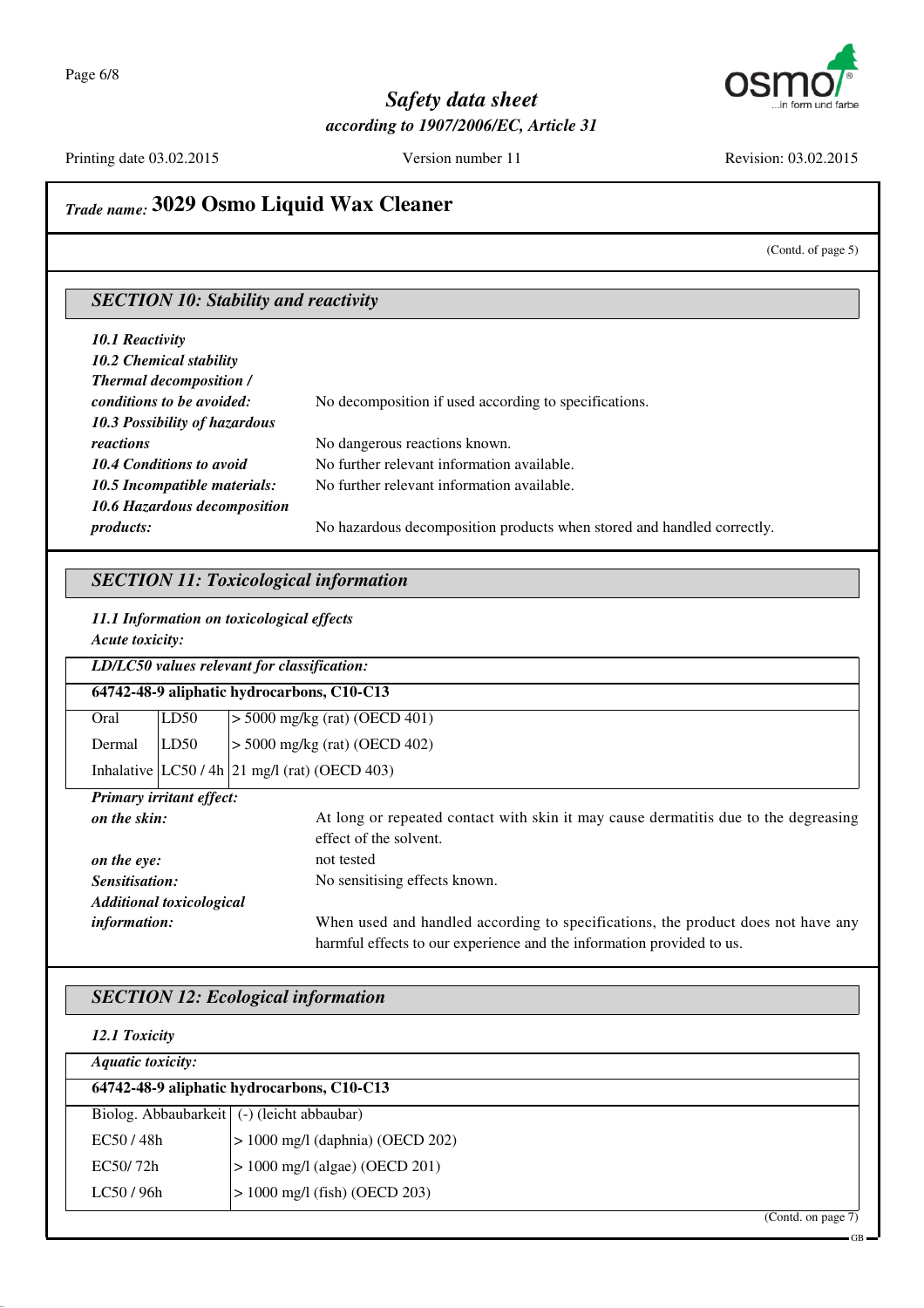Page 7/8



#### Safety data sheet according to 1907/2006/EC, Article 31

Printing date 03.02.2015

Version number 11

Revision: 03.02.2015

.<br>CR

# Trade name: 3029 Osmo Liquid Wax Cleaner

|                                            | (Contd. of page 6)                                                                                    |
|--------------------------------------------|-------------------------------------------------------------------------------------------------------|
|                                            | 12.2 Persistence and degradability No further relevant information available.                         |
| 12.3 Bioaccumulative potential             | No further relevant information available.                                                            |
| 12.4 Mobility in soil                      | No further relevant information available.                                                            |
| Additional ecological information:         |                                                                                                       |
| <b>General notes:</b>                      | Water hazard class 1 (German Regulation) (Self-assessment): slightly hazardous for                    |
|                                            | water                                                                                                 |
|                                            | Do not allow product to reach ground water, water course or sewage system.                            |
| 12.5 Results of PBT and vPvB assessment    |                                                                                                       |
| <b>PBT:</b>                                | Not applicable.                                                                                       |
| $v P v B$ :                                | Not applicable.                                                                                       |
| 12.6 Other adverse effects                 | No further relevant information available.                                                            |
| <b>SECTION 13: Disposal considerations</b> |                                                                                                       |
| 13.1 Waste treatment methods               |                                                                                                       |
| Recommendation                             | Must not be disposed together with household garbage. Do not allow product to reach<br>sewage system. |
| European waste catalogue                   |                                                                                                       |
|                                            | 08 01 11* waste paint and varnish containing organic solvents or other dangerous substances           |
|                                            | 15 01 10* packaging containing residues of or contaminated by dangerous substances                    |
| <b>Uncleaned packaging:</b>                |                                                                                                       |
| Recommendation:                            | Disposal must be made according to official regulations.                                              |
| <b>Recommended cleansing agents:</b>       | Solvent naphtha                                                                                       |
|                                            |                                                                                                       |
| <b>SECTION 14: Transport information</b>   |                                                                                                       |
| 14.1 UN-Number                             |                                                                                                       |
| ADR, ADN, IMDG, IATA                       | Void                                                                                                  |
| 14.2 UN proper shipping name               |                                                                                                       |
| ADR, ADN, IMDG, IATA                       | Void                                                                                                  |
| 14.3 Transport hazard class(es)            |                                                                                                       |
| ADR, ADN, IMDG, IATA                       |                                                                                                       |
| <b>Class</b>                               | Void                                                                                                  |
|                                            |                                                                                                       |
| 14.4 Packing group<br>ADR, IMDG, IATA      | Void                                                                                                  |
| 14.5 Environmental hazards:                | N <sub>o</sub>                                                                                        |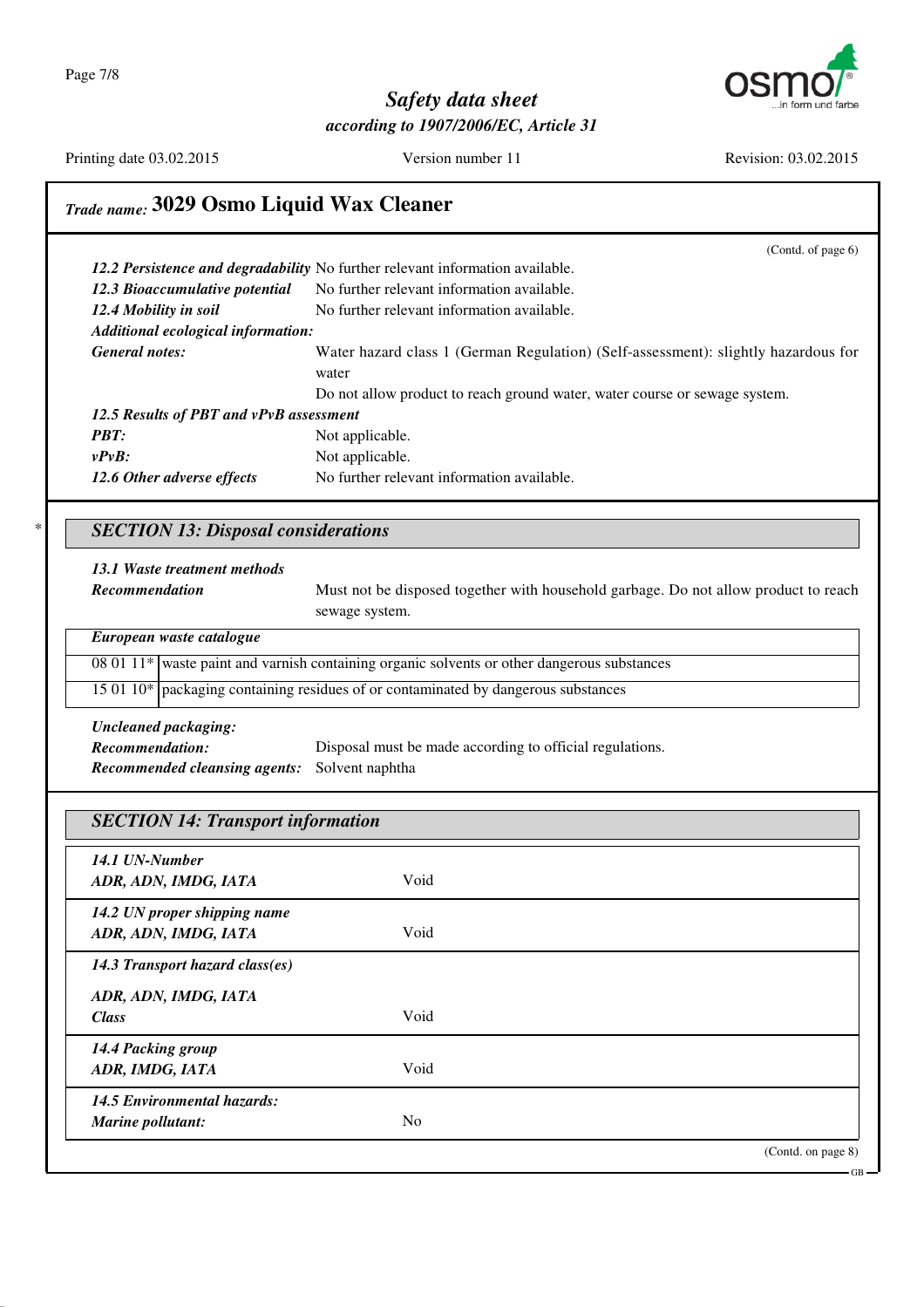

Printing date 03.02.2015

Version number 11

Revision: 03.02.2015

(Contd. of page 7)

# Trade name: 3029 Osmo Liquid Wax Cleaner

14.6 Special precautions for user

Not applicable.

14.7 Transport in bulk according to Annex II of MARPOL73/78 and the IBC Code

Not applicable.

 $\overline{a}$ 

**UN** "Model Regulation":

#### **SECTION 15: Regulatory information**

15.1 Safety, health and environmental regulations/ legislation specific for the No further relevant information available. substance or mixture 15.2 Chemical safety assessment: A Chemical Safety Assessment has not been carried out.

#### **SECTION 16: Other information**

This information is based on our present knowledge. However, this shall not constitute a guarantee for any specific product features and shall not establish a legally valid contractual relationship.

| <b>Relevant phrases</b>                                    | H304 May be fatal if swallowed and enters airways.                                                                                                                                                                                                                                                                                                                                                                                                                                                |
|------------------------------------------------------------|---------------------------------------------------------------------------------------------------------------------------------------------------------------------------------------------------------------------------------------------------------------------------------------------------------------------------------------------------------------------------------------------------------------------------------------------------------------------------------------------------|
|                                                            | R65 Harmful: may cause lung damage if swallowed.                                                                                                                                                                                                                                                                                                                                                                                                                                                  |
|                                                            | R66 Repeated exposure may cause skin dryness or cracking.                                                                                                                                                                                                                                                                                                                                                                                                                                         |
| <b>Department issuing MSDS:</b>                            | product safety department                                                                                                                                                                                                                                                                                                                                                                                                                                                                         |
| Contact:                                                   | Hr. Dr. Starp                                                                                                                                                                                                                                                                                                                                                                                                                                                                                     |
| Abbreviations and acronyms:                                | ADR: Accord européen sur le transport des marchandises dangereuses par Route (European Agreement<br>concerning the International Carriage of Dangerous Goods by Road)<br>IMDG: International Maritime Code for Dangerous Goods<br>IATA: International Air Transport Association<br>GHS: Globally Harmonised System of Classification and Labelling of Chemicals<br>EINECS: European Inventory of Existing Commercial Chemical Substances<br>ELINCS: European List of Notified Chemical Substances |
|                                                            | CAS: Chemical Abstracts Service (division of the American Chemical Society)<br>VOC: Volatile Organic Compounds (USA, EU)<br>LC50: Lethal concentration, 50 percent<br>LD50: Lethal dose, 50 percent<br>Asp. Tox. 1: Aspiration hazard, Hazard Category 1                                                                                                                                                                                                                                          |
| * Data compared to the previous<br><i>version altered.</i> |                                                                                                                                                                                                                                                                                                                                                                                                                                                                                                   |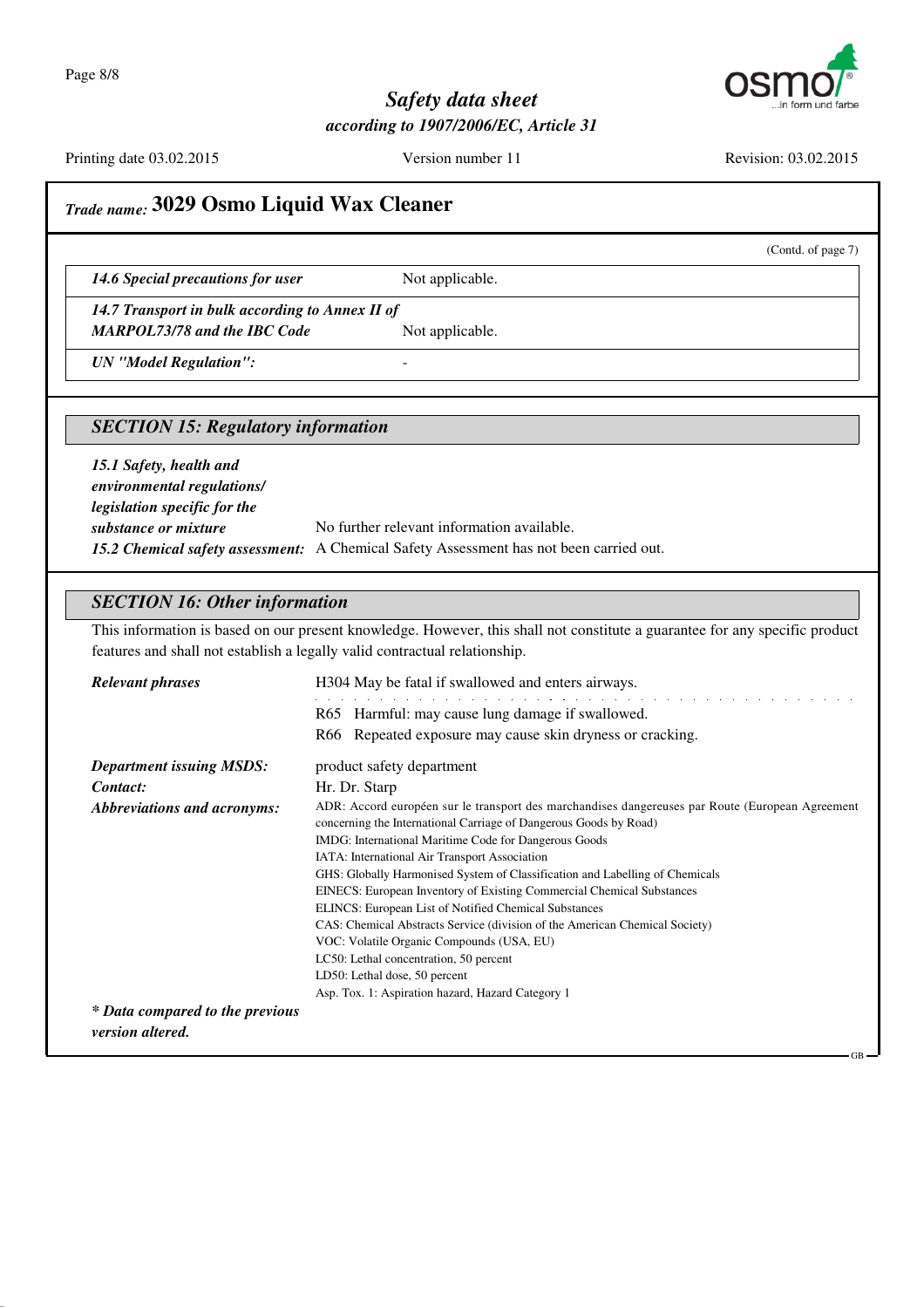Page 1/10

# Safety data sheet

according to 1907/2006/EC, Article 31

Printing date 27.01.2014

Version number 11

Revision: 27.01.2014

| <b>SECTION 1: Identification of the substance/mixture and of the company/undertaking</b> |                                                                                                                      |
|------------------------------------------------------------------------------------------|----------------------------------------------------------------------------------------------------------------------|
| 1.1 Product identifier                                                                   |                                                                                                                      |
| Trade name:<br>1.2 Relevant identified uses of the<br>substance or mixture and uses      | Osmo Liquid Wax Cleaner Spray, clear                                                                                 |
| advised against<br>Application of the substance / the                                    | No further relevant information available.                                                                           |
| mixture                                                                                  | Maintenance product                                                                                                  |
| 1.3 Details of the supplier of the safety data sheet                                     |                                                                                                                      |
| Manufacturer/Supplier:                                                                   | Osmo Holz und Color GmbH & Co. KG                                                                                    |
|                                                                                          | Affhüppen Esch 12                                                                                                    |
|                                                                                          | D-48231 Warendorf                                                                                                    |
| <b>Further information obtainable</b>                                                    |                                                                                                                      |
| from:                                                                                    | Product safety department                                                                                            |
|                                                                                          | Phone: +49 (0) 251 / 692 - 188                                                                                       |
|                                                                                          | Fax: +49 (0) 251 / 692 - 462                                                                                         |
|                                                                                          | e-mail: helmut.starp@osmo.de                                                                                         |
| 1.4 Emergency telephone                                                                  |                                                                                                                      |
| number:                                                                                  | emergency phone no. Berlin (24h): +49 (0) 30 / 30686 790 advisory service in German<br>and English                   |
| <b>SECTION 2: Hazards identification</b>                                                 |                                                                                                                      |
| 2.1 Classification of the substance or mixture                                           |                                                                                                                      |
|                                                                                          | Classification according to Regulation (EC) No 1272/2008                                                             |
|                                                                                          | Flam. Aerosol 1 H222-H229 Extremely flammable aerosol. Pressurized container: May burst if heated.                   |
| F+; Extremely flammable                                                                  | Classification according to Directive 67/548/EEC or Directive 1999/45/EC                                             |
| R12: Extremely flammable.                                                                |                                                                                                                      |
| R66:                                                                                     | Repeated exposure may cause skin dryness or cracking.                                                                |
| <b>Information concerning</b>                                                            |                                                                                                                      |
| particular hazards for human and                                                         |                                                                                                                      |
| environment:                                                                             | The product has to be labelled due to the calculation procedure of the "General"                                     |
|                                                                                          | Classification guideline for preparations of the EU" in the latest valid version.<br>Warning! Pressurized container. |
|                                                                                          |                                                                                                                      |
| <b>Classification system:</b>                                                            | The classification is according to the latest editions of the EU-lists and extended by                               |
|                                                                                          | company and literature data.                                                                                         |
| 2.2 Label elements                                                                       |                                                                                                                      |
| Labelling according to Regulation                                                        |                                                                                                                      |
| (EC) No 1272/2008                                                                        | The product is classified and labelled according to the CLP regulation.                                              |
| <b>Hazard</b> pictograms                                                                 |                                                                                                                      |
|                                                                                          | GHS02                                                                                                                |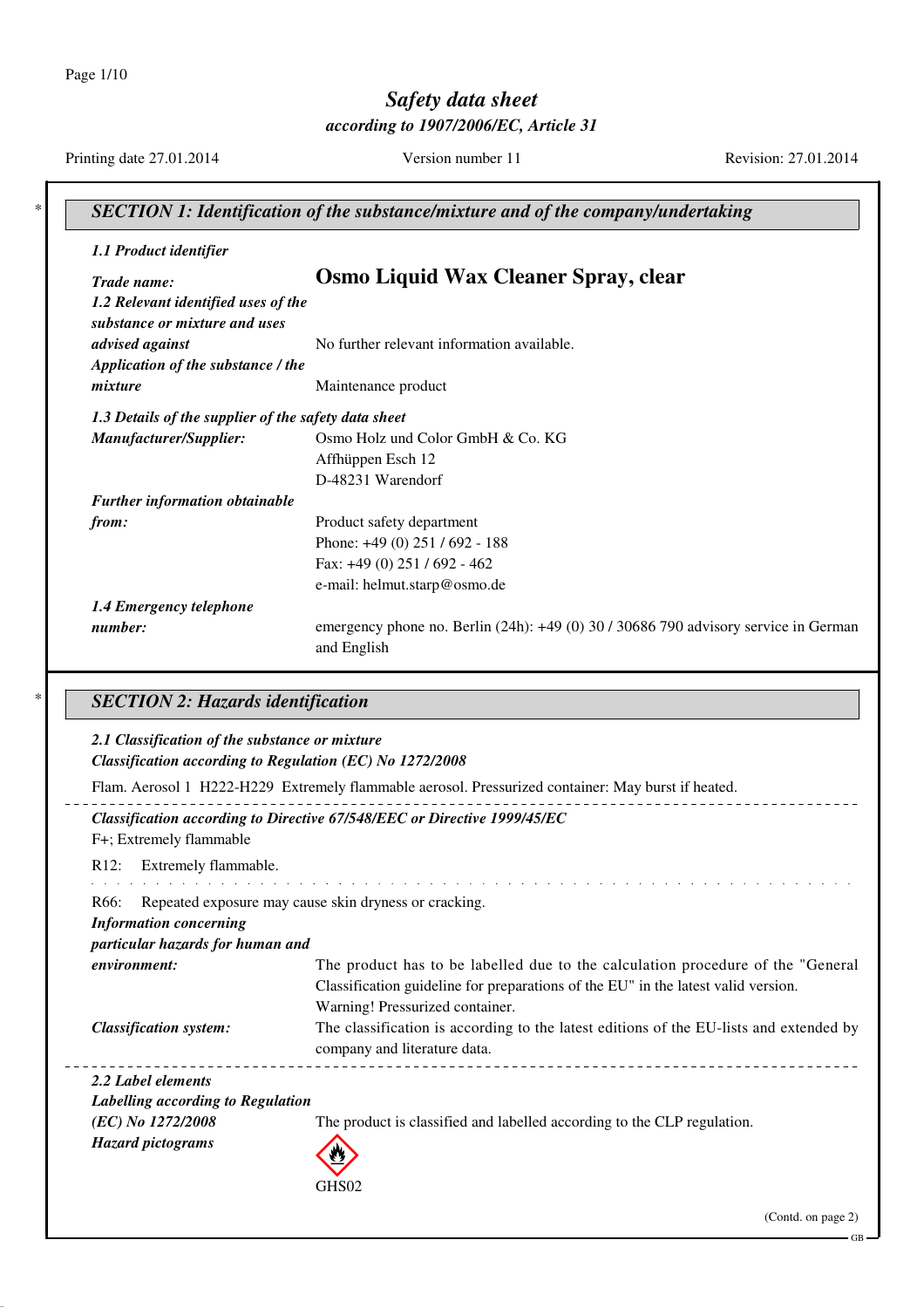Printing date 27.01.2014

Version number 11

Revision: 27.01.2014

# Trade name: Osmo Liquid Wax Cleaner Spray, clear

|                                           |                   | (Contd. of page 1)                                                                                                                       |
|-------------------------------------------|-------------------|------------------------------------------------------------------------------------------------------------------------------------------|
| Signal word                               | Danger            |                                                                                                                                          |
| <b>Hazard statements</b>                  |                   | H222-H229 Extremely flammable aerosol. Pressurized container: May burst if heated.                                                       |
| <b>Precautionary statements</b>           | P <sub>101</sub>  | If medical advice is needed, have product container or label at hand.                                                                    |
|                                           | P <sub>102</sub>  | Keep out of reach of children.                                                                                                           |
|                                           | P <sub>103</sub>  | Read label before use.                                                                                                                   |
|                                           | P <sub>210</sub>  | Keep away from heat, hot surfaces, sparks, open flames and other ignition<br>sources. No smoking.                                        |
|                                           | P <sub>251</sub>  | Do not pierce or burn, even after use.                                                                                                   |
|                                           | P <sub>2</sub> 11 | Do not spray on an open flame or other ignition source.                                                                                  |
|                                           | P <sub>262</sub>  | Do not get in eyes, on skin, or on clothing.                                                                                             |
|                                           |                   | P410+P412 Protect from sunlight. Do not expose to temperatures exceeding 50 °C/122<br>$\mathrm{P}F$ .                                    |
|                                           | P <sub>501</sub>  | Dispose of contents/container in accordance with local/regional/national/<br>international regulations.                                  |
| <b>Additional information:</b>            |                   | EUH066 Repeated exposure may cause skin dryness or cracking.                                                                             |
|                                           |                   | Pressurized container: protect from sunlight and do not expose to temperatures<br>exceeding 50°C. Do not pierce or burn, even after use. |
|                                           |                   | Do not spray on a naked flame or any incandescent material. Keep away from sources                                                       |
|                                           |                   | of ignition - No smoking.                                                                                                                |
| 2.3 Other hazards                         |                   |                                                                                                                                          |
| <b>Results of PBT and vPvB assessment</b> |                   |                                                                                                                                          |
| PBT:                                      | Not applicable.   |                                                                                                                                          |
| $v P v B$ :                               | Not applicable.   |                                                                                                                                          |

#### **SECTION 3: Composition/information on ingredients**

3.2 Mixtures Description:

Mixture of substances listed below with nonhazardous additions.

| Dangerous components:                                     |                                |                    |
|-----------------------------------------------------------|--------------------------------|--------------------|
| $CAS: 64742-49-0$                                         | aliphatic hydrocarbons, C9-C10 | $50 - 75\%$        |
| EC number: 927-241-2                                      | $\times$ Xn R65                |                    |
| Index number: $649-328-00-1$ $\overline{R10-52/53-66-67}$ |                                |                    |
| Reg.nr.: 01-2119471843-32                                 | $\diamond$ Flam. Liq. 3, H226  |                    |
|                                                           | $\otimes$ Asp. Tox. 1, H304    |                    |
|                                                           | STOT SE 3, H336                |                    |
|                                                           | Aquatic Chronic 3, H412        |                    |
|                                                           |                                | (Contd. on page 3) |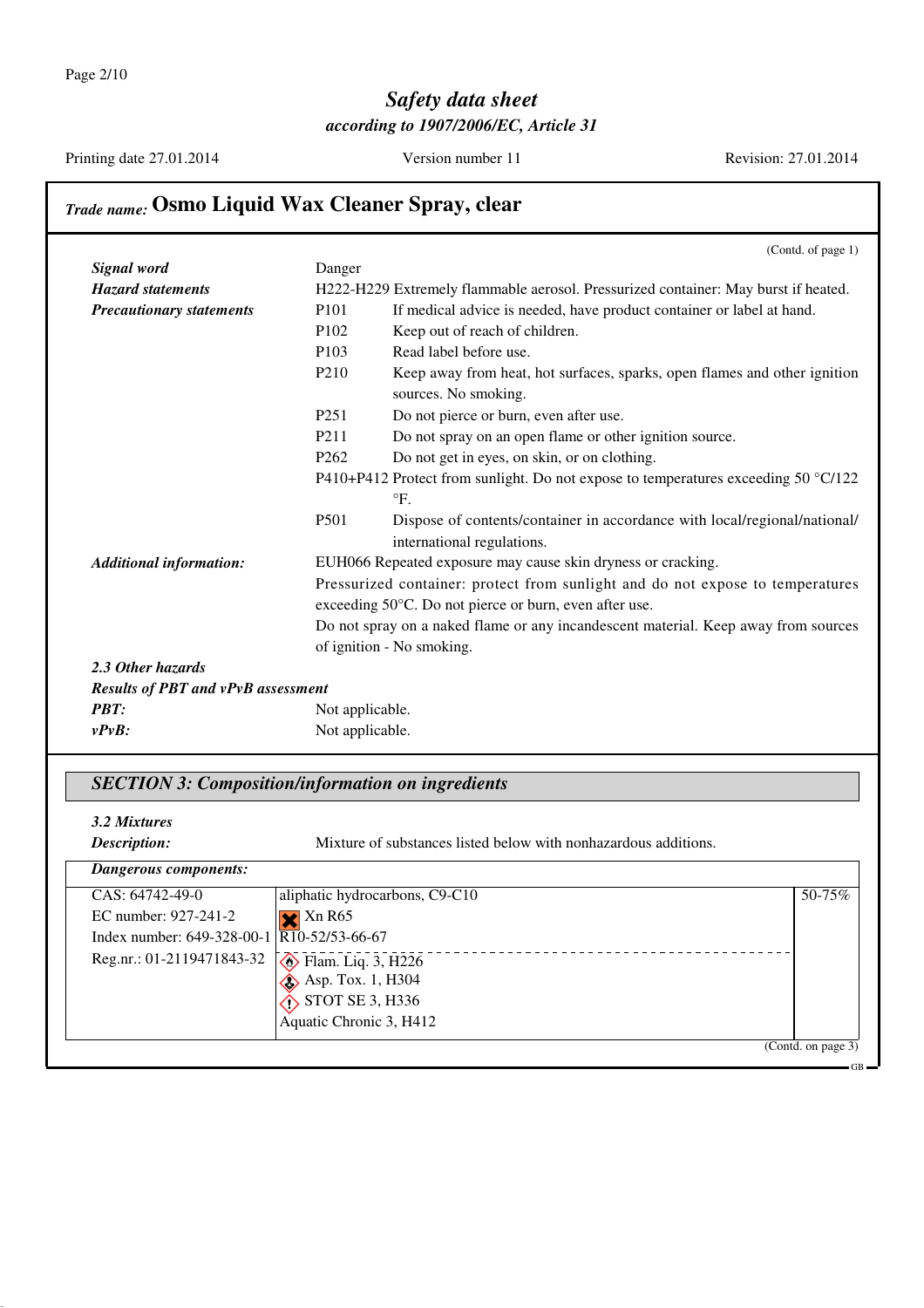Page 3/10

# Safety data sheet according to 1907/2006/EC, Article 31

Printing date 27.01.2014

Version number 11

Revision: 27.01.2014

# Trade name: Osmo Liquid Wax Cleaner Spray, clear

|                                |                                                                    | (Contd. of page 2) |
|--------------------------------|--------------------------------------------------------------------|--------------------|
| CAS: 106-97-8                  | butane                                                             | $10 - 25\%$        |
| EINECS: 203-448-7              | $F + R12$                                                          |                    |
| Index number: 601-004-00-0     | $\diamond$ Flam. Gas 1, H220                                       |                    |
|                                | $\sum$ Press. Gas, H280                                            |                    |
| CAS: 74-98-6                   | propane                                                            | $2.5 - 10\%$       |
| EINECS: 200-827-9              | $F + R12$                                                          |                    |
| Index number: $601-003-00-5$   | $\diamond$ Flam. Gas 1, H220                                       |                    |
|                                | $\leftrightarrow$ Press. Gas, H280                                 |                    |
| CAS: 75-28-5                   | isobutane                                                          | $\leq 2.5\%$       |
| EINECS: 200-857-2              | $F + R12$                                                          |                    |
| Index number: $601-004-01-8$   | $\diamond$ Flam. Gas 1, H220                                       |                    |
|                                | $\leftrightarrow$ Press. Gas, H280                                 |                    |
|                                | Regulation (EC) No 648/2004 on detergents / Labelling for contents |                    |
| aliphatic hydrocarbons         |                                                                    | $\geq 30\%$        |
| <b>Additional information:</b> | For the wording of the listed risk phrases refer to section 16.    |                    |

### **SECTION 4: First aid measures**

#### 4.1 Description of first aid measures

| <b>General information:</b>     | Immediately remove any clothing soiled by the product.                                    |
|---------------------------------|-------------------------------------------------------------------------------------------|
|                                 | Take affected persons out into the fresh air.                                             |
| After inhalation:               | Supply fresh air. If required, provide artificial respiration. Keep patient warm. Consult |
|                                 | doctor if symptoms persist.                                                               |
|                                 | In case of unconsciousness place patient stably in side position for transportation.      |
| After skin contact:             | Immediately wash with water and soap and rinse thoroughly.                                |
| After eye contact:              | Rinse opened eye for several minutes under running water. Then consult a doctor.          |
| After swallowing:               | If swallowed, seek medical advice immediately and show this container or label.           |
| 4.2 Most important symptoms and |                                                                                           |
| effects, both acute and delayed | Headache                                                                                  |
|                                 | <b>Dizziness</b>                                                                          |
| 4.3 Indication of any immediate |                                                                                           |
| medical attention and special   |                                                                                           |
| <i>treatment needed</i>         | No further relevant information available.                                                |

### **SECTION 5: Firefighting measures**

| 5.1 Extinguishing media        | CO2, powder or water spray. Fight larger fires with water spray or alcohol resistant |
|--------------------------------|--------------------------------------------------------------------------------------|
| Suitable extinguishing agents: | foam.                                                                                |
| For safety reasons unsuitable  | Water with full jet                                                                  |
| extinguishing agents:          | (Contd. on page 4)                                                                   |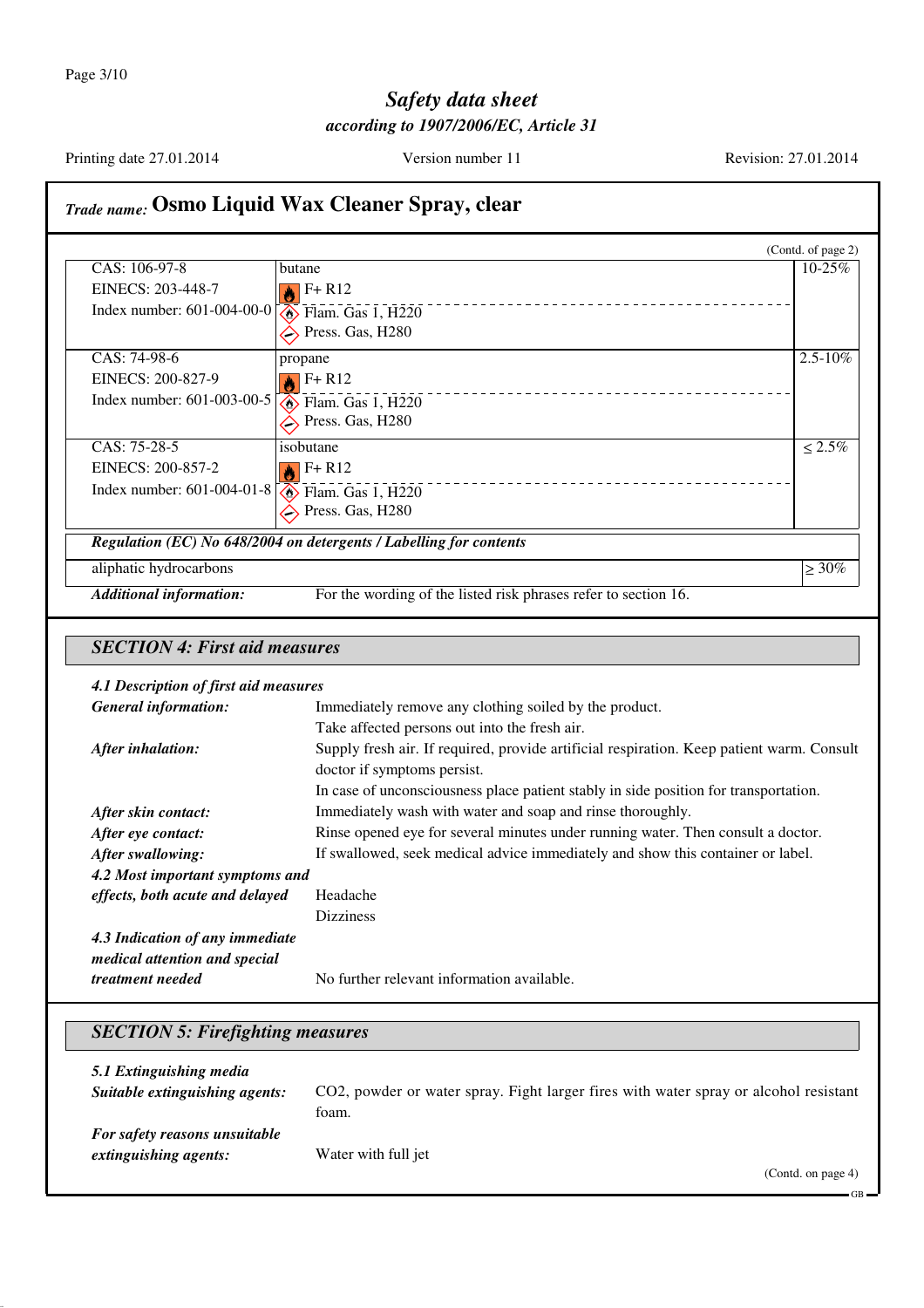Printing date 27.01.2014

Version number 11

Revision: 27.01.2014

# Trade name: Osmo Liquid Wax Cleaner Spray, clear

|                                               | (Contd. of page 3)                                                                      |
|-----------------------------------------------|-----------------------------------------------------------------------------------------|
| 5.2 Special hazards arising from              |                                                                                         |
| the substance or mixture                      | Can form explosive gas-air mixtures.                                                    |
|                                               | Formation of toxic gases is possible during heating or in case of fire.                 |
| 5.3 Advice for firefighters                   |                                                                                         |
| Protective equipment:                         | Mouth respiratory protective device.                                                    |
| <b>Additional information</b>                 | Dispose of fire debris and contaminated fire fighting water in accordance with official |
|                                               | regulations.                                                                            |
|                                               | Cool endangered receptacles with water spray.                                           |
|                                               |                                                                                         |
| <b>SECTION 6: Accidental release measures</b> |                                                                                         |
|                                               |                                                                                         |
| 6.1 Personal precautions,                     |                                                                                         |

| protective equipment and               |                                                                                      |
|----------------------------------------|--------------------------------------------------------------------------------------|
| emergency procedures                   | Ensure adequate ventilation                                                          |
|                                        | Wear protective equipment. Keep unprotected persons away.                            |
|                                        | Keep away from ignition sources.                                                     |
| <b>6.2 Environmental precautions:</b>  | Inform respective authorities in case of seepage into water course or sewage system. |
|                                        | Do not allow to enter sewers/ surface or ground water.                               |
| 6.3 Methods and material for           |                                                                                      |
| containment and cleaning up:           | Warm water and cleansing agent                                                       |
|                                        | Ensure adequate ventilation.                                                         |
| <b>6.4 Reference to other sections</b> | See Section 13 for disposal information.                                             |

### **SECTION 7: Handling and storage**

|                                                                  | 7.1 Precautions for safe handling Keep away from heat and direct sunlight.                 |
|------------------------------------------------------------------|--------------------------------------------------------------------------------------------|
|                                                                  | Keep receptacles tightly sealed.                                                           |
|                                                                  | Use only in well ventilated areas.                                                         |
|                                                                  | Ensure good interior ventilation, especially at floor level. (Fumes are heavier than air). |
| <b>Information about fire - and</b>                              |                                                                                            |
| explosion protection:                                            | Do not spray onto a naked flame or any incandescent material.                              |
|                                                                  | Keep ignition sources away - Do not smoke.                                                 |
|                                                                  | Protect against electrostatic charges.                                                     |
|                                                                  | Pressurized container: protect from sunlight and do not expose to temperatures             |
|                                                                  | exceeding 50 °C, i.e. electric lights. Do not pierce or burn, even after use.              |
| 7.2 Conditions for safe storage, including any incompatibilities |                                                                                            |
| Storage:                                                         |                                                                                            |
| Requirements to be met by                                        |                                                                                            |
| storerooms and receptacles:                                      | Store in a cool location.                                                                  |
|                                                                  | Observe official regulations on storing packagings with pressurized containers.            |
| Information about storage in one                                 |                                                                                            |
| common storage facility:                                         | Do not store together with alkalis (caustic solutions).                                    |
|                                                                  | Do not store together with oxidizing and acidic materials.                                 |
|                                                                  | (Contd. on page 5)                                                                         |

 $GR$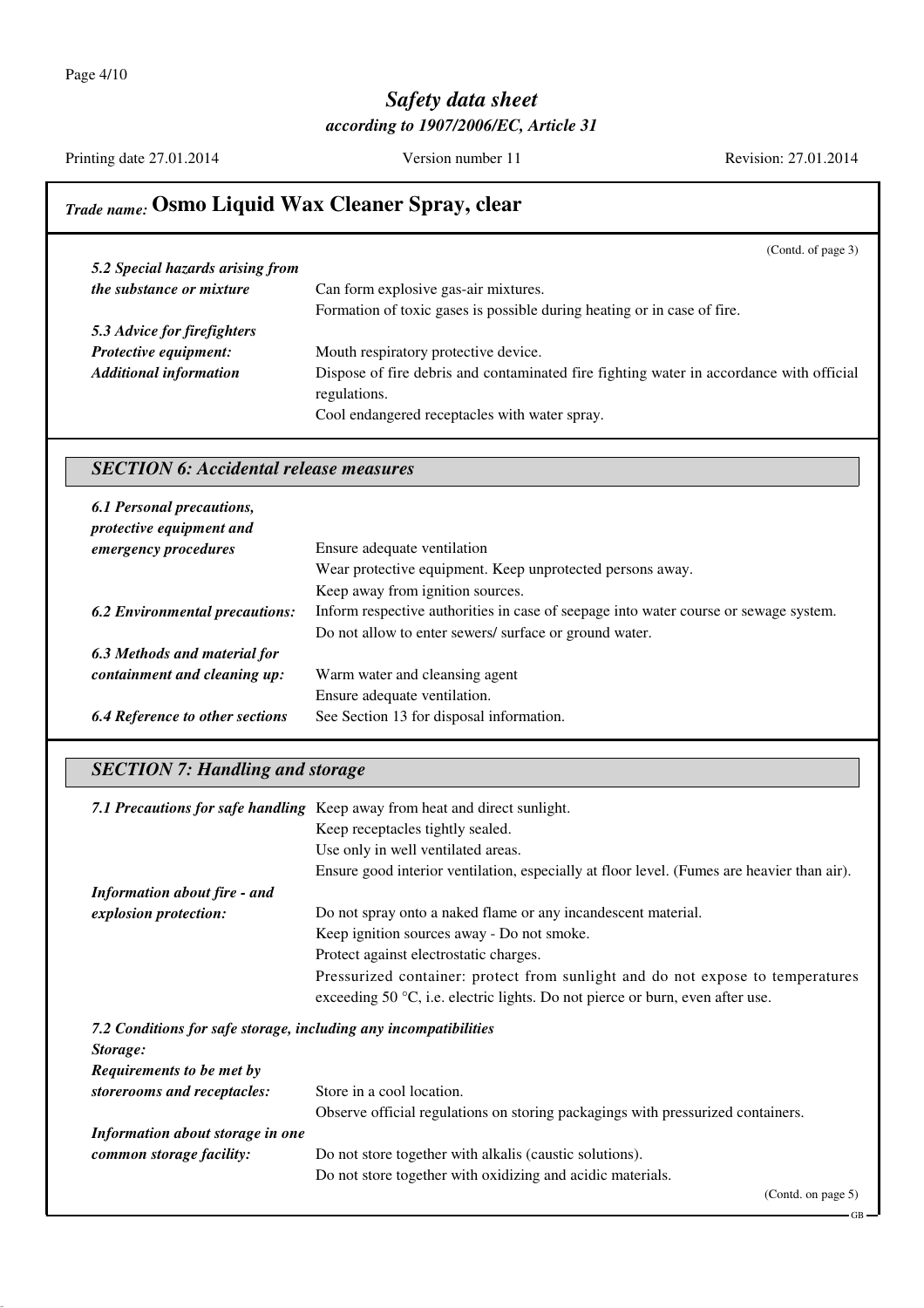$\ast$ 

## Safety data sheet according to 1907/2006/EC, Article 31

Printing date 27.01.2014

Version number 11

Revision: 27.01.2014

|                     |                                                             | (Contd. of page 4)                                                                            |
|---------------------|-------------------------------------------------------------|-----------------------------------------------------------------------------------------------|
|                     | <b>Further information about</b>                            |                                                                                               |
| storage conditions: |                                                             | Store only outside or in explosion proof rooms.                                               |
|                     |                                                             | Store in a cool place. Heat will increase pressure and may lead to the receptacle             |
|                     |                                                             | bursting.                                                                                     |
|                     |                                                             | Keep container tightly sealed.                                                                |
|                     |                                                             | Store in cool, dry conditions in well sealed receptacles.                                     |
|                     |                                                             | Protect from heat and direct sunlight.                                                        |
|                     | 7.3 Specific end $use(s)$                                   | No further relevant information available.                                                    |
|                     |                                                             | <b>SECTION 8: Exposure controls/personal protection</b>                                       |
|                     | <b>Additional information about</b>                         |                                                                                               |
|                     | design of technical facilities:                             | No further data; see item 7.                                                                  |
|                     |                                                             |                                                                                               |
|                     | 8.1 Control parameters                                      |                                                                                               |
|                     |                                                             | Ingredients with limit values that require monitoring at the workplace:                       |
|                     | 64742-49-0 aliphatic hydrocarbons, C9-C10                   |                                                                                               |
|                     | TWA $(8 \text{ H})$ Short-term value: $1000 \text{ mg/m}^3$ |                                                                                               |
|                     | Source UK SIA                                               |                                                                                               |
| 106-97-8 butane     |                                                             |                                                                                               |
| <b>WEL</b>          |                                                             | Short-term value: 1810 mg/m <sup>3</sup> , 750 ppm                                            |
|                     |                                                             | Long-term value: 1450 mg/m <sup>3</sup> , 600 ppm                                             |
|                     |                                                             | Carc (if more than 0.1% of buta-1.3-diene)                                                    |
| 74-98-6 propane     |                                                             |                                                                                               |
| AGW                 |                                                             | Long-term value: 1800 mg/m <sup>3</sup> , 1000 ppm                                            |
|                     | 4(II);DFG                                                   |                                                                                               |
| 75-28-5 isobutane   |                                                             |                                                                                               |
| <b>OEL</b>          |                                                             | Short-term value: 3800 mg/m <sup>3</sup> , 750 ppm                                            |
|                     |                                                             | Long-term value: 1900 mg/m <sup>3</sup> , 600 ppm                                             |
|                     | EH 40/97                                                    |                                                                                               |
|                     | <b>Additional information:</b>                              | The lists valid during the making were used as basis.                                         |
|                     |                                                             |                                                                                               |
|                     |                                                             |                                                                                               |
|                     | 8.2 Exposure controls                                       |                                                                                               |
|                     | Personal protective equipment:                              |                                                                                               |
|                     | General protective and hygienic                             |                                                                                               |
| measures:           |                                                             | Do not inhale gases / fumes / aerosols.                                                       |
|                     |                                                             | Immediately remove all soiled and contaminated clothing                                       |
|                     |                                                             | Keep away from foodstuffs, beverages and feed.                                                |
|                     |                                                             | Avoid contact with the eyes and skin.                                                         |
|                     | <b>Respiratory protection:</b>                              | Do not eat, drink, smoke or sniff while working.<br>Not necessary if room is well-ventilated. |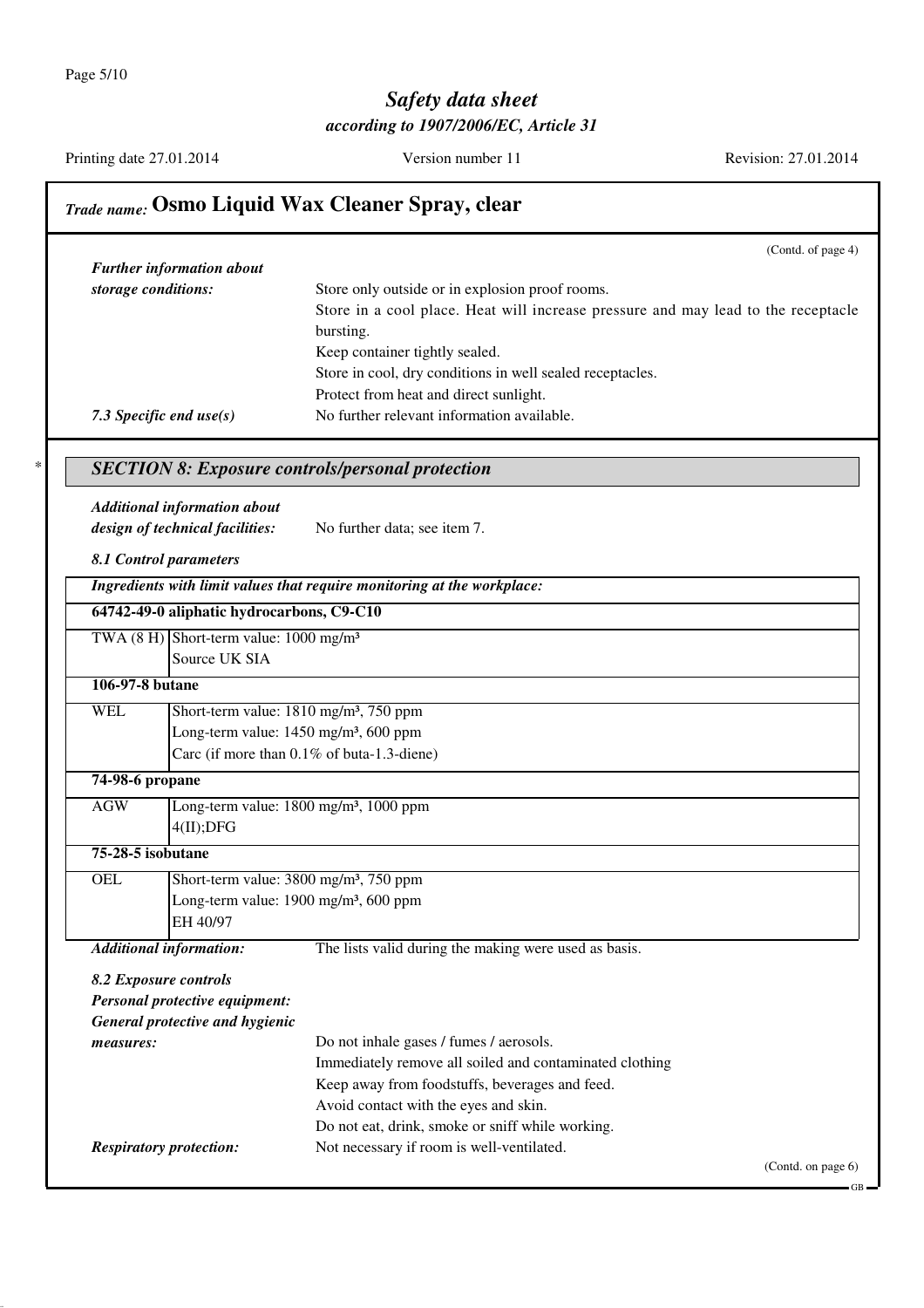Printing date 27.01.2014

Version number 11

Revision: 27.01.2014

| <b>Trade name: Osmo Liquid Wax Cleaner Spray, clear</b> |                                                                                                                                 |  |
|---------------------------------------------------------|---------------------------------------------------------------------------------------------------------------------------------|--|
|                                                         | (Contd. of page $5$ )                                                                                                           |  |
|                                                         | In case of brief exposure or low pollution use respiratory filter device. In case of                                            |  |
|                                                         | intensive or longer exposure use self-contained respiratory protective device.                                                  |  |
|                                                         | Use suitable respiratory protective device in case of insufficient ventilation.                                                 |  |
|                                                         | Filter P3                                                                                                                       |  |
| <b>Protection of hands:</b>                             | The glove material has to be impermeable and resistant to the product/ the substance/                                           |  |
|                                                         | the preparation.                                                                                                                |  |
|                                                         | Selection of the glove material on consideration of the penetration times, rates of                                             |  |
|                                                         | diffusion and the degradation                                                                                                   |  |
| <b>Material of gloves</b>                               | Nitrile rubber, NBR                                                                                                             |  |
|                                                         | <b>Penetration time of glove material</b> The exact break trough time has to be found out by the manufacturer of the protective |  |
|                                                         | gloves and has to be observed.                                                                                                  |  |
| For the permanent contact gloves                        |                                                                                                                                 |  |
| made of the following materials                         |                                                                                                                                 |  |
| are suitable:                                           | Nitrile rubber, NBR                                                                                                             |  |
|                                                         | For the mixture of chemicals mentioned below the penetration time has to be at least                                            |  |
|                                                         | 480 minutes (Permeation according to EN 374 Part 3: Level 6).                                                                   |  |
| As protection from splashes                             |                                                                                                                                 |  |
| gloves made of the following                            |                                                                                                                                 |  |
| materials are suitable:                                 | Nitrile rubber, NBR                                                                                                             |  |
| Eye protection:                                         | Tightly sealed goggles                                                                                                          |  |
| <b>Body protection:</b>                                 | Protective work clothing                                                                                                        |  |

#### **SECTION 9: Physical and chemical properties**

| 9.1 Information on basic physical and chemical properties |                                                                                                |
|-----------------------------------------------------------|------------------------------------------------------------------------------------------------|
| <b>General Information</b><br><i>Appearance:</i>          |                                                                                                |
| Form:                                                     | Aerosol                                                                                        |
| Colour:                                                   | Colourless                                                                                     |
| Odour:                                                    | Characteristic                                                                                 |
| Change in condition                                       |                                                                                                |
| <b>Melting point/Melting range:</b>                       | Undetermined.                                                                                  |
| <b>Boiling point/Boiling range:</b>                       | Not applicable, as aerosol.                                                                    |
| <b>Flash point:</b>                                       | Not applicable, as aerosol.                                                                    |
| Self-igniting:                                            | Product is not selfigniting.                                                                   |
| Danger of explosion:                                      | Product is not explosive. However, formation of explosive air/vapour mixtures are<br>possible. |
| <b>Explosion limits:</b>                                  |                                                                                                |
| Lower:                                                    | $0.8$ Vol $%$                                                                                  |
| <b>Upper:</b>                                             | 8.5 Vol $%$                                                                                    |
|                                                           | (Contd. on page 7)                                                                             |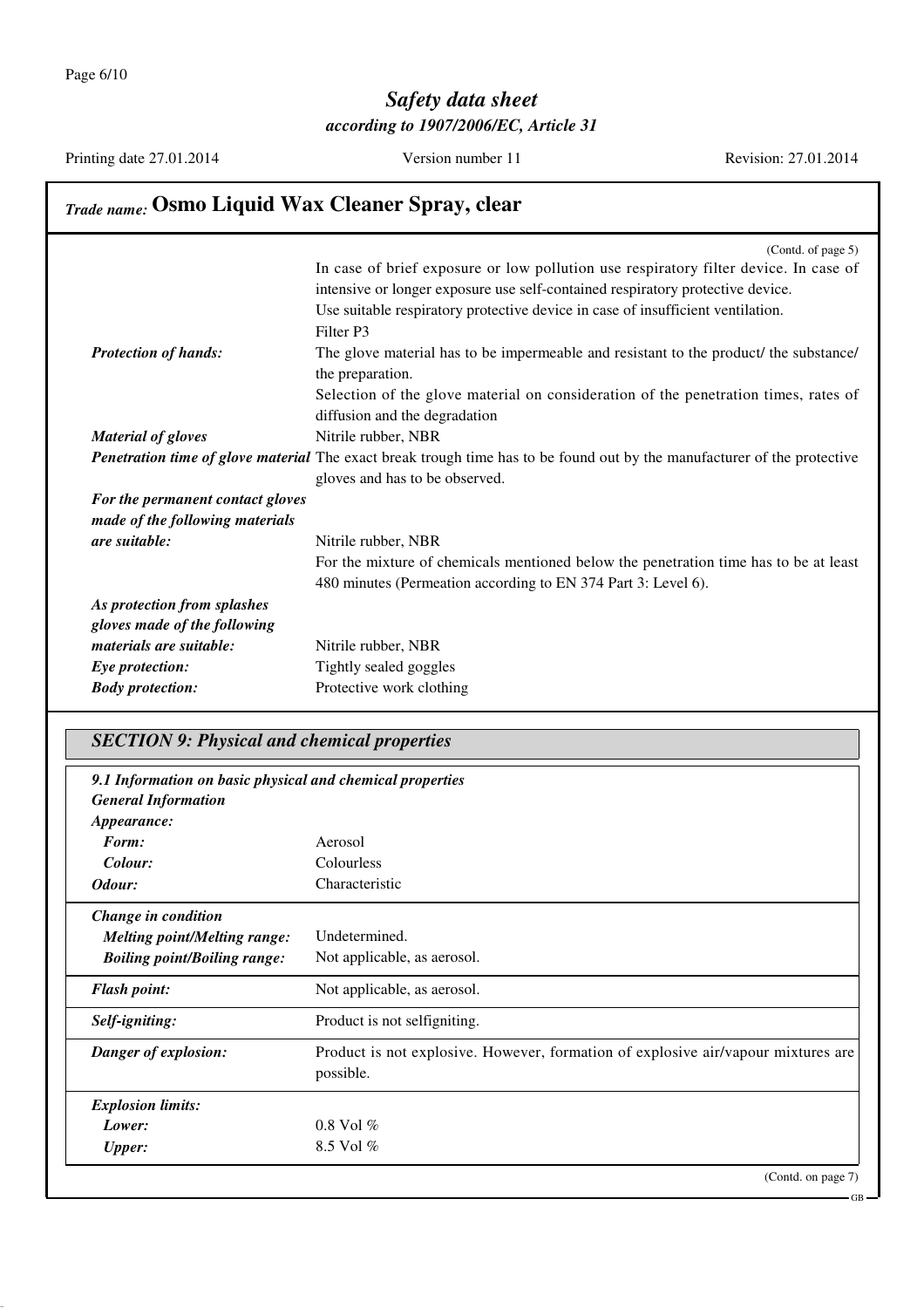Printing date 27.01.2014

Version number 11

Revision: 27.01.2014

# Trade name: Osmo Liquid Wax Cleaner Spray, clear

|                                                                     |                                                                                 | (Contd. of page $6$ ) |
|---------------------------------------------------------------------|---------------------------------------------------------------------------------|-----------------------|
| Vapour pressure at 20 $\degree$ C:                                  | $10$ hPa                                                                        |                       |
| <b>Density:</b>                                                     | Not determined.                                                                 |                       |
| Solubility in / Miscibility with<br>water:<br>9.2 Other information | Not miscible or difficult to mix.<br>No further relevant information available. |                       |

|                                  | <b>SECTION 10: Stability and reactivity</b>                                                                                                                                                                                                                                |  |
|----------------------------------|----------------------------------------------------------------------------------------------------------------------------------------------------------------------------------------------------------------------------------------------------------------------------|--|
| 10.1 Reactivity                  |                                                                                                                                                                                                                                                                            |  |
| 10.2 Chemical stability          |                                                                                                                                                                                                                                                                            |  |
| <b>Thermal decomposition /</b>   |                                                                                                                                                                                                                                                                            |  |
| <i>conditions to be avoided:</i> | Pressurized container: protect from sunlight and do not expose to temperatures<br>exceeding 50 $\degree$ C, i.e. electric lights. Do not pierce or burn, even after use.<br>Store in a cool place. Heat will increase pressure and may lead to the receptacle<br>bursting. |  |
| 10.3 Possibility of hazardous    |                                                                                                                                                                                                                                                                            |  |
| reactions                        | Forms explosive gas mixture with air.                                                                                                                                                                                                                                      |  |
| 10.4 Conditions to avoid         | No further relevant information available.                                                                                                                                                                                                                                 |  |
| 10.5 Incompatible materials:     | No further relevant information available.                                                                                                                                                                                                                                 |  |
| 10.6 Hazardous decomposition     |                                                                                                                                                                                                                                                                            |  |
| <i>products:</i>                 | Carbon monoxide and carbon dioxide                                                                                                                                                                                                                                         |  |
|                                  | Nitrogen oxides (NOx)                                                                                                                                                                                                                                                      |  |

### **SECTION 11: Toxicological information**

11.1 Information on toxicological effects Acute toxicity:

|                 |                                 | LD/LC50 values relevant for classification:                                         |
|-----------------|---------------------------------|-------------------------------------------------------------------------------------|
|                 |                                 | 64742-48-9 aliphatic hydrocarbons, C10-C13                                          |
| Oral            | LD50                            | $>$ 5000 mg/kg (rat) (OECD 401)                                                     |
| Dermal          | LD50                            | $>$ 5000 mg/kg (rat) (OECD 402)                                                     |
|                 |                                 | Inhalative $ LC50/4h 21$ mg/l (rat) (OECD 403)                                      |
| 106-97-8 butane |                                 |                                                                                     |
|                 |                                 | Inhalative $ LC50/4h $ 658 mg/l (rat)                                               |
|                 | <b>Primary irritant effect:</b> |                                                                                     |
| on the skin:    |                                 | At long or repeated contact with skin it may cause dermatitis due to the degreasing |
|                 |                                 | effect of the solvent.                                                              |
| on the eye:     |                                 | Irritating effect.                                                                  |
|                 |                                 | (Contd. on page $8$ )                                                               |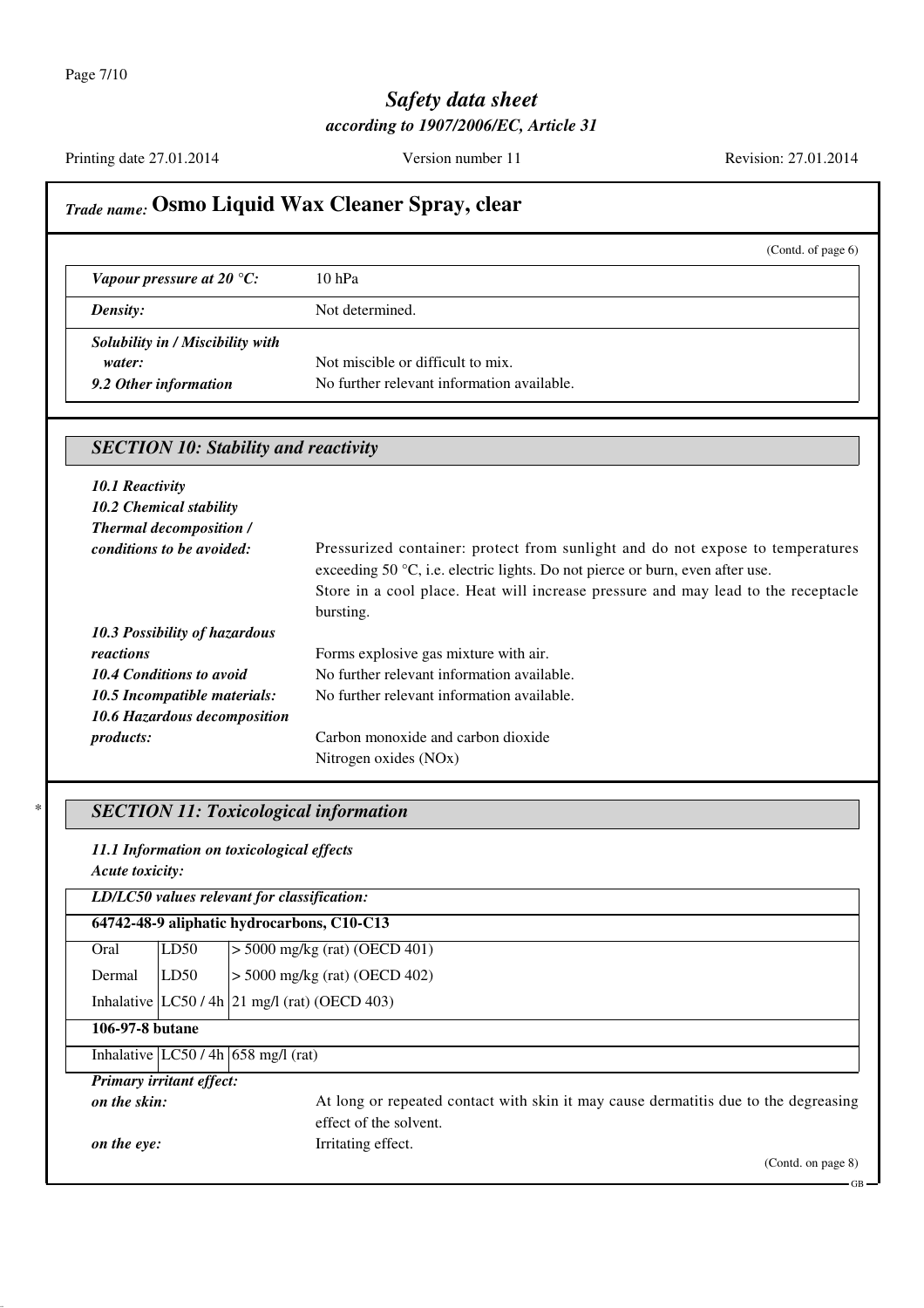Printing date 27.01.2014

Version number 11

Revision: 27.01.2014

|                                              | <b>Trade name: Osmo Liquid Wax Cleaner Spray, clear</b>                            |
|----------------------------------------------|------------------------------------------------------------------------------------|
| Sensitization:                               | (Contd. of page 7)<br>No sensitizing effects known.                                |
|                                              | <b>SECTION 12: Ecological information</b>                                          |
| 12.1 Toxicity                                |                                                                                    |
| <b>Aquatic toxicity:</b>                     |                                                                                    |
|                                              | 64742-48-9 aliphatic hydrocarbons, C10-C13                                         |
| Biolog. Abbaubarkeit   (-) (leicht abbaubar) |                                                                                    |
| EC50/48h                                     | $> 1000$ mg/l (daphnia) (OECD 202)                                                 |
| EC50/72h                                     | $> 1000$ mg/l (algae) (OECD 201)                                                   |
| LC50 / 96h                                   | $> 1000$ mg/l (fish) (OECD 203)                                                    |
|                                              | 12.2 Persistence and degradability No further relevant information available.      |
| 12.3 Bioaccumulative potential               | No further relevant information available.                                         |
| 12.4 Mobility in soil                        | No further relevant information available.                                         |
| Additional ecological information:           |                                                                                    |
| <b>General notes:</b>                        | Water hazard class 1 (German Regulation) (Self-assessment): slightly hazardous for |
|                                              | water                                                                              |
|                                              | Do not allow product to reach ground water, water course or sewage system.         |
| 12.5 Results of PBT and vPvB assessment      |                                                                                    |
| PBT:                                         | Not applicable.                                                                    |
| $v P v B$ :                                  | Not applicable.                                                                    |
| 12.6 Other adverse effects                   | No further relevant information available.                                         |

#### **SECTION 13: Disposal considerations**

13.1 Waste treatment methods Recommendation

Must not be disposed together with household garbage. Do not allow product to reach sewage system.

| European waste catalogue             |                                                                                                                         |
|--------------------------------------|-------------------------------------------------------------------------------------------------------------------------|
|                                      | 08 01 11 waste paint and varnish containing organic solvents or other dangerous substances                              |
|                                      | 16 05 05 gases in pressure containers other than those mentioned in 16 05 04                                            |
| containers                           | 15 01 11 metallic packaging containing a dangerous solid porous matrix (for example asbestos), including empty pressure |
| Uncleaned packaging:                 |                                                                                                                         |
| Recommendation:                      | Disposal must be made according to official regulations.                                                                |
| <b>Recommended cleansing agents:</b> | Solvent naphtha                                                                                                         |
|                                      | (Cond. on page 9)                                                                                                       |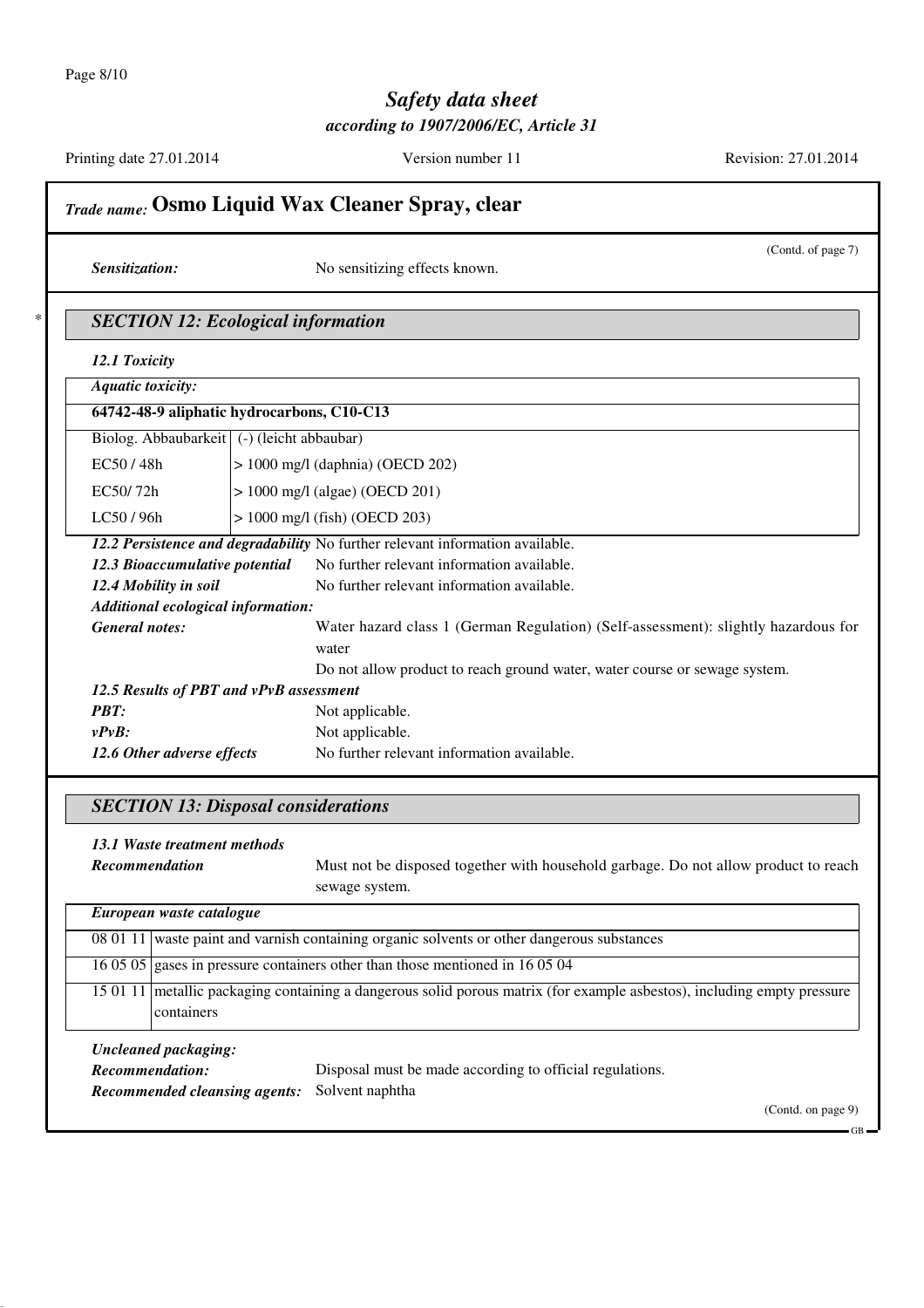Printing date 27.01.2014

Version number 11

Revision: 27.01.2014

(Contd. of page 8)

# Trade name: Osmo Liquid Wax Cleaner Spray, clear

**SECTION 14: Transport information** 14.1 UN-Number **UN1950** ADR, IMDG, IATA 14.2 UN proper shipping name **ADR** 1950 AEROSOLS  $IMDG$ **AEROSOLS JATA** AEROSOLS, flammable 14.3 Transport hazard class(es)  $\bf{ADR}$ 2 5F Gases. **Class Label**  $2.1$ -----------------------**IMDG, IATA Class**  $2.1$ **Label**  $2.1$ 14.4 Packing group ADR, IMDG, IATA Void 14.5 Environmental hazards: Marine pollutant: N<sub>o</sub> 14.6 Special precautions for user Warning: Gases. Danger code (Kemler): **EMS Number:**  $F-D.S-U$ 14.7 Transport in bulk according to Annex II of **MARPOL73/78 and the IBC Code** Not applicable. **Transport/Additional information:**  $\boldsymbol{ADR}$ Limited quantities  $(LQ)$  $1L$ **Transport category**  $\overline{2}$ **Tunnel restriction code**  $\mathbf D$ **UN** "Model Regulation": **UN1950, AEROSOLS, 2.1** 

#### **SECTION 15: Regulatory information**

15.2 Chemical safety assessment: A Chemical Safety Assessment has not been carried out.

(Contd. on page 10)